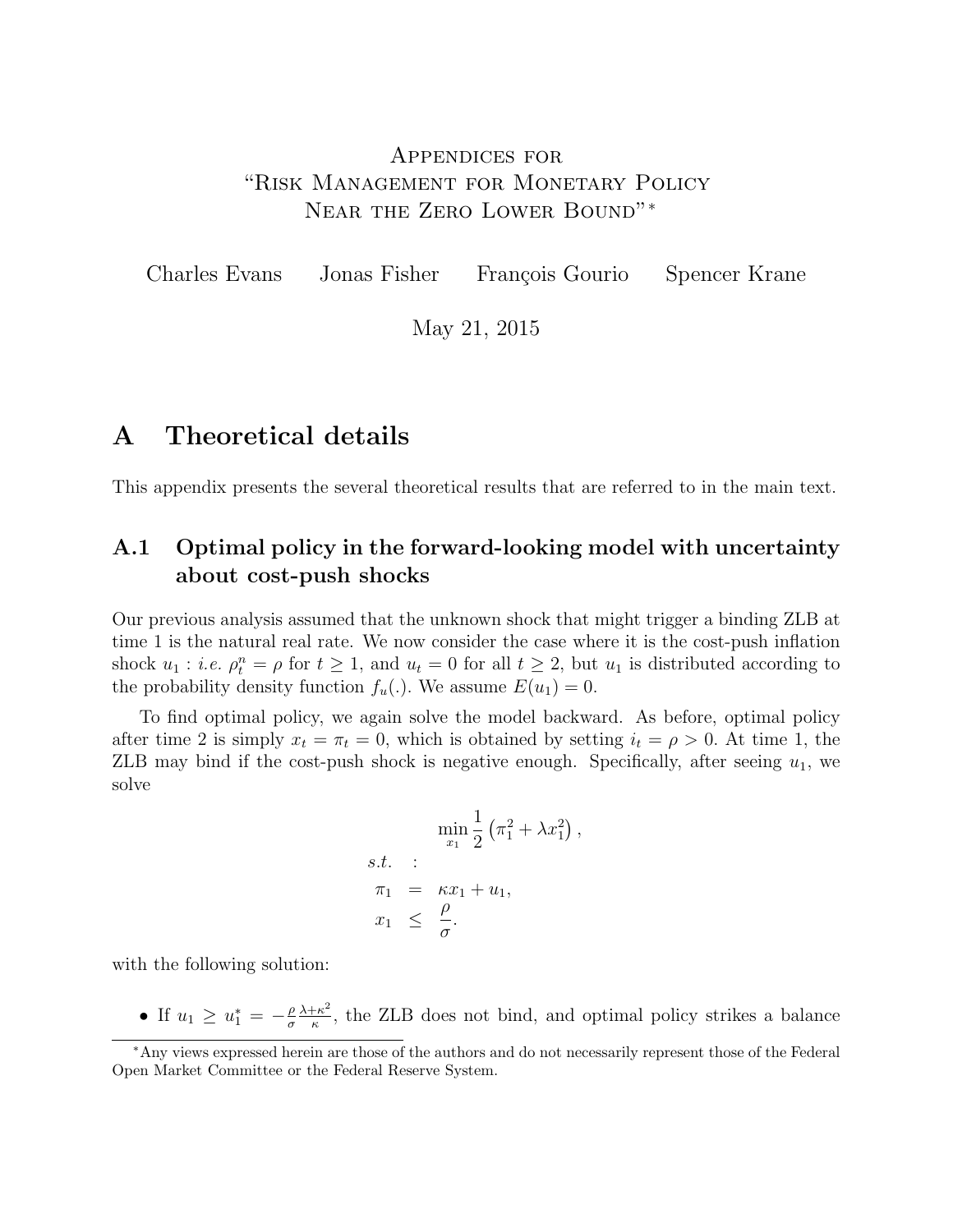between the inflation and output gap objectives, as in section 2.1:

$$
x_1 = -\frac{\kappa u_1}{\lambda + \kappa^2},
$$
  

$$
\pi_1 = \frac{\lambda u_1}{\lambda + \kappa^2}.
$$

• If  $u_1 < u_1^*$ , the ZLB binds, so even though the central bank would like to cut rates more to create a larger boom and hence more inflation, this is not feasible. Mathematically,

$$
x_1 = \frac{\rho}{\sigma},
$$
  

$$
\pi_1 = \kappa \frac{\rho}{\sigma} + u_1.
$$

To calculate optimal policy at time 0, we require expected inflation and output. These are given by

$$
E\pi_1 = \int_{-\infty}^{u_1^*} \left(\kappa \frac{\rho}{\sigma} + u\right) f_u(u) du + \frac{\lambda}{\lambda + \kappa^2} \int_{u_1^*}^{\infty} u f_u(u) du,
$$
  

$$
= \kappa \frac{\rho}{\sigma} P + \frac{\kappa^2}{\lambda + \kappa^2} M,
$$

where  $P = \int_{-\infty}^{u_1^*} f_u(u) du$  is the probability that the ZLB binds and  $M = \int_{-\infty}^{u_1^*} u f_u(u) du$ . Note  $M < 0$  since  $Eu_1 = 0$ . Expected output is similarly

$$
Ex_1 = \frac{E\pi_1}{\kappa} = \frac{\rho}{\sigma}P + \frac{\kappa}{\lambda + \kappa^2}M.
$$

If there was no ZLB, we would have  $E\pi_1 = Ex_1 = 0$ . With the ZLB, we do worse on output and inflation when there is a negative enough cost-push shock, and hence  $Ex_1 < 0$  and  $E\pi_1 < 0.$ 

This implies that optimal policy at time 0 is affected exactly as in the case of a natural rate uncertainty: (i) the lower expected output gap at time 1 leads to a lower output gap at time 0 through the IS equation; (ii) the lower expected inflation  $E_{\pi_1}$  leads to lower output gap at time 0 through higher real rates; (iii) the lower expected inflation finally reduces inflation today. All these lead to looser policy. Formally, the optimal policy problem at time 0 is, given shocks  $\rho_0^n, u_0$ , to solve

$$
\min_{x_0} \frac{1}{2} \left( \pi_0^2 + \lambda x_0^2 \right),
$$
  
s.t. :  $x_0 \le \frac{\rho_0^n}{\sigma} + Ex_1 + \frac{E\pi_1}{\sigma},$   
 $\pi_0 = \beta E \pi_1 + \kappa x_0 + u_0.$ 

The solution is the following. Define

$$
\rho_0^* = -\sigma \left(\frac{\rho}{\sigma} P + \frac{\kappa}{\lambda + \kappa^2} M\right) \left(1 + \frac{\beta \kappa^2}{\lambda + \kappa^2}\right) - \frac{\sigma \kappa}{\lambda + \kappa^2} u_0.
$$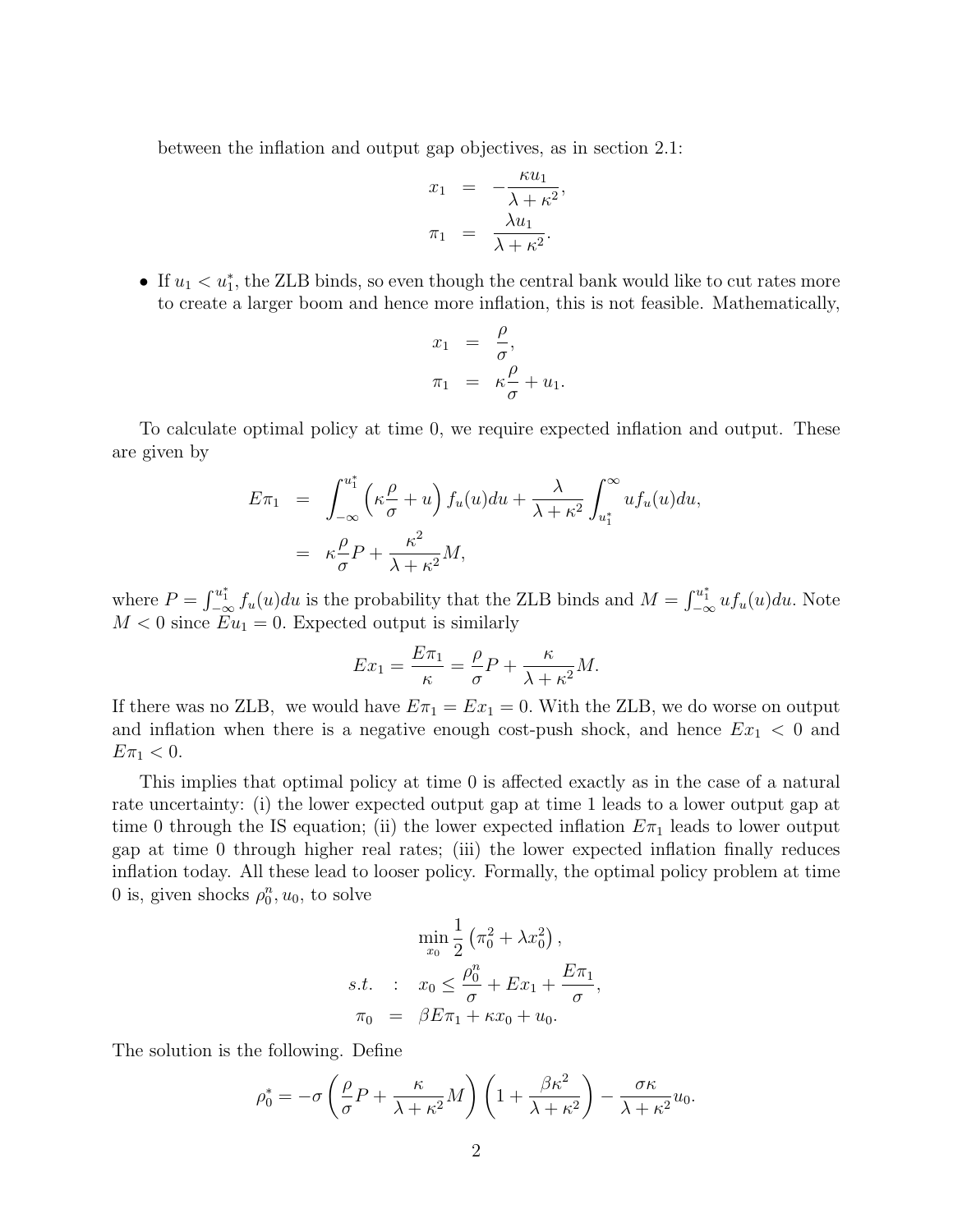If  $\rho_0^n \ge \rho_0^*$ , then optimal policy is described by

$$
x_0 = -\frac{\kappa}{\lambda + \kappa^2} (\beta E \pi_1 + u_0),
$$
  

$$
\pi_0 = \frac{\lambda}{\lambda + \kappa^2} (\beta E \pi_1 + u_0),
$$

where  $E\pi_1 = \kappa \frac{\rho}{\sigma}$  $\frac{\rho}{\sigma}P + \frac{\kappa^2}{\lambda + \kappa^2}M$ . The appropriate interest rate is

$$
i_0 = \sigma \left(\frac{\kappa}{\lambda + \kappa^2} \beta E \pi_1 + E x_1 + u_0\right) + E \pi_1 + \rho_0^n,
$$

so that lower  $E\pi_1$  and lower  $Ex_1$  require lower  $i_0$ .

If  $\rho_0^n < \rho_0^*$ , then  $i_0 = 0$ , and  $x_0 = \frac{\rho_0^n}{\sigma} + Ex_1$ , and  $\pi_0 = (1 + \beta)\kappa Ex_1 + \kappa \frac{\rho_0^n}{\sigma} + u_0$ . We can summarize the results in the following proposition:

Proposition 1 Suppose the uncertainty is about cost-push shocks. Then: (1) optimal policy is looser today when the probability of a binding ZLB tomorrow is positive; (2) optimal policy is independent of the distribution of the cost-push shock tomorrow  $u_1^n$  over values for which the ZLB does not bind, i.e. of  ${f_u(u)}_{u\geq u^*}$ ; only  ${f_u(u)}_{u\leq u^*}$  is relevant, and only through the sufficient statistics  $\int_{-\infty}^{u^*} f_u(u) du$  and  $\int_{-\infty}^{u^*} uf_u(u) du$ .

Because  $Ex_1$  and  $E\pi_1$  now depend on  $P = Pr(u \le u^*)$ , one cannot state a general result about mean-preserving spreads, since this probability might fall with uncertainty for some "unusual" distributions. However, if  $u$  is normally distributed with mean 0, and given that  $u^*$  < 0, the result that more uncertainty leads to lower rates today still hold.

An important implication is that the risk that inflation picks up does not affect policy today. If a high  $u$  is realized tomorrow, it will be bad; however, there is nothing that policy today can do about it.

### A.2 Calculation of W in the backward-looking model

The value function for  $t \geq 2$  solves the following Bellman equation, corresponding to a deterministic optimal control problem:

$$
V(\pi_{-1}, x_{-1}) = \min_{x, \pi} \frac{1}{2} (\pi^2 + \lambda x^2) + \beta V(\pi, x),
$$
  
s.t. :  

$$
\pi = \xi \pi_{-1} + \kappa x,
$$
  

$$
x = \delta x_{-1} - \frac{1}{\sigma} (i - \rho - \pi_{-1}).
$$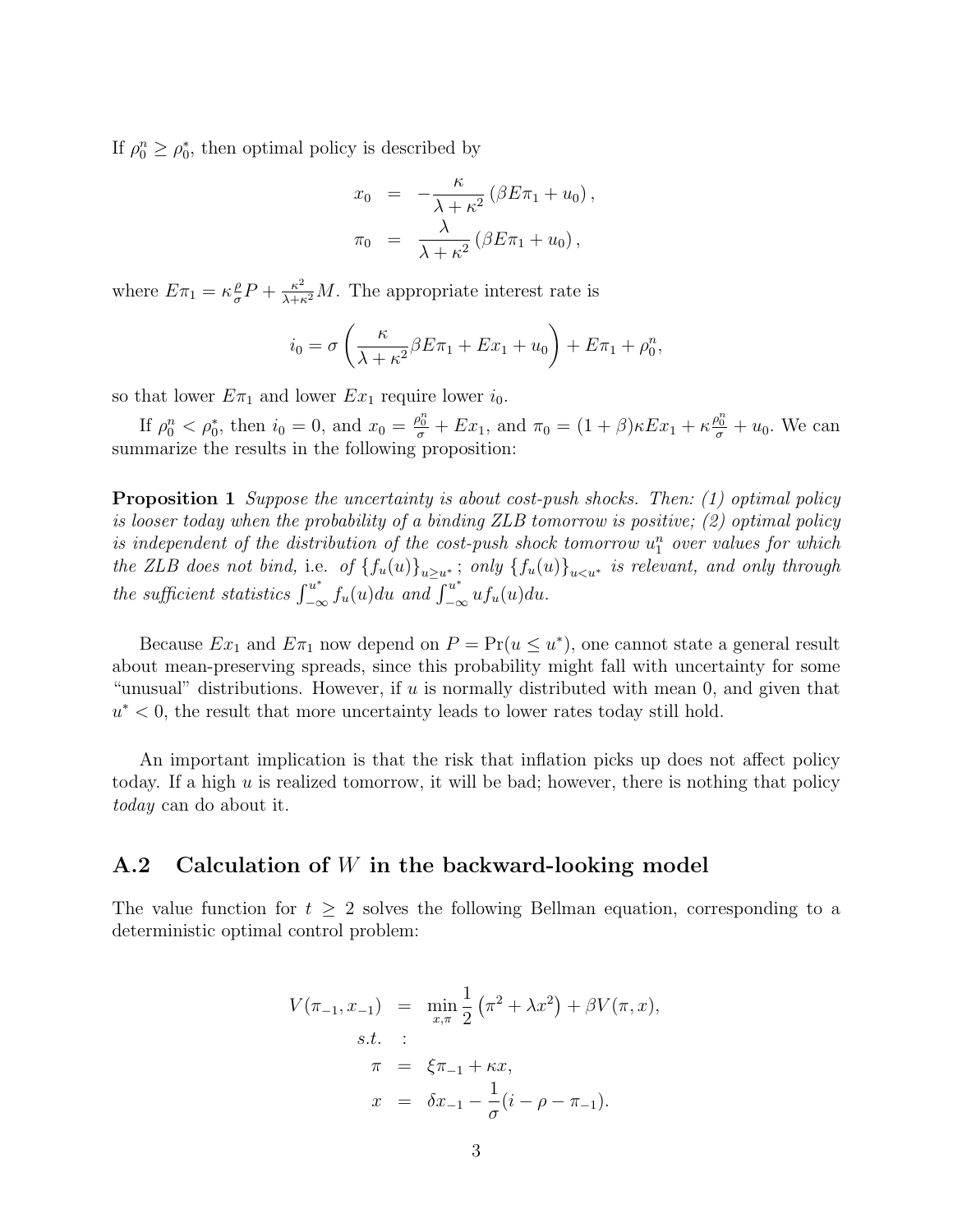We use a guess-and-verify method to show that the value function takes the form

$$
V(\pi_{-1}, x_{-1}) = \frac{W}{2} \pi_{-1}^2,
$$

and that the policy rules are linear:  $\pi = g\pi_{-1}$  and  $x = h\pi_{-1}$  for two numbers g and h. To verify the guess, solve

$$
\min_{x} \frac{1}{2} (1 + \beta W) (\xi \pi_{-1} + \kappa x)^2 + \frac{1}{2} \lambda x^2
$$

The first order condition yields

$$
(1 + \beta W) (\xi \pi_{-1} + \kappa x) \kappa + \lambda x = 0
$$

$$
x = -\frac{(1 + \beta W) \kappa \xi}{(1 + \beta W) \kappa^2 + \lambda} \pi_{-1},
$$

leading to

$$
\pi = \frac{\lambda \xi}{(1 + \beta W)\kappa^2 + \lambda} \pi_{-1},
$$

which verifies our guess of linear rules. To find  $W$ , plug this back in the minimization problem; we look for W to satisfy, for all  $\pi_{-1}$ , :

$$
\frac{W}{2}\pi_{-1}^{2} = \frac{1}{2}(1+\beta W)\left(\frac{\lambda}{(1+\beta W)\kappa^{2}+\lambda}\right)^{2}\xi^{2}\pi_{-1}^{2} + \frac{1}{2}\lambda\left(\frac{(1+\beta W)\kappa}{(1+\beta W)\kappa^{2}+\lambda}\right)^{2}\xi^{2}\pi_{-1}^{2}
$$

which can be simplified to a simple quadratic equation:

$$
\beta \kappa^2 W + W \left( \kappa^2 + \lambda - \beta \lambda \xi^2 \right) = \xi^2 \lambda.
$$

It is immediate to verify that, if  $\lambda > 0$  and  $\xi \neq 0$ , there are two real roots to this equation, one negative and one positive. The positive root is our solution and is given by the formula:

$$
W = \frac{-\left(\kappa^2 + \lambda(1 - \beta\xi^2)\right) + \sqrt{\left(\kappa^2 + \lambda(1 - \beta\xi^2)\right)^2 + 4\lambda\beta\kappa^2}}{2\beta\kappa^2},
$$

and we can calculate g and h given W and the formula above for x and  $\pi$ .

### A.3 Proof of Proposition [2](#page-0-0)

We start with a simple more general result, then we show how our model fits as a special case of this result.

Lemma 1 Consider the problem

$$
V(\theta) = \max_{x_0} E_{\varepsilon} J(x_0, \varepsilon),
$$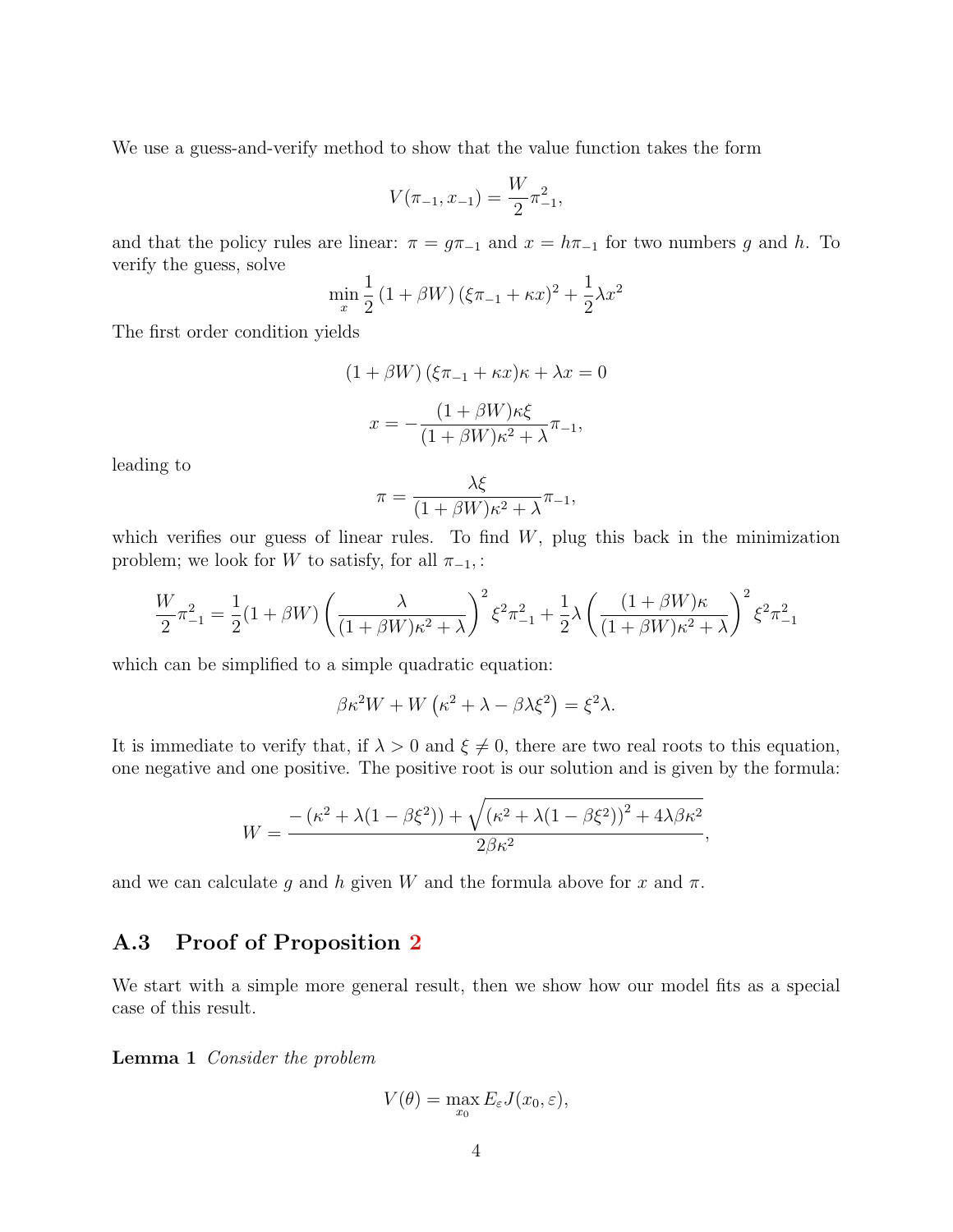where  $\theta$  indexes the distribution of  $\varepsilon$ , and the function J is defined as

$$
J(x_0, \varepsilon) = \max_{x_1} F(x_1, x_0, \varepsilon),
$$
  
s.t. :  $x_1 \le f(x_0) + \varepsilon$ ,

where F is quadratic (with  $F_{11} < 0$ ) and f is linear. Suppose that higher  $\theta$  indexes more risky distribution of  $\varepsilon$  in the sense of second-order stochastic dominance. Suppose that the scalar  $F_{13} + F_{11} < 0$  and that the scalar  $f'(F_{11} + F_{13}) + F_{21}(1 + \frac{F_{13}}{F_{11}}) < 0$ . Then,  $x_0$  is increasing in  $\theta$ .

**Proof.** For a given distribution of  $\varepsilon$ , i.e. a given  $\theta$ , the optimal  $x_0$  satisfies the first-order condition

$$
E_{\varepsilon}J_1(x_0^*(\theta), \varepsilon)=0.
$$

It is straightforward from the implicit function theorem that

$$
\frac{dx_0^*}{d\theta} = -\frac{\int_{-\infty}^{+\infty} J_1(x_0^*(\theta), \varepsilon) h_{\theta}(\varepsilon, \theta) d\varepsilon}{\int_{-\infty}^{+\infty} J_{11}(x_0^*(\theta), \varepsilon) h(\varepsilon, \theta) d\varepsilon},
$$

and the denominator is negative by the second-order condition. Given that higher  $\theta$  indexes more risky distribution, the numerator will be positive if the function  $J_1$  is convex in  $\varepsilon$ ; we will prove this which demonstrates our result.

To prove that  $J_1$  is convex in  $\varepsilon$ , we first calculate J. Define the unconstrained maximum

$$
x_1^*(x_0, \varepsilon) = \arg\max_{x_1} F(x_1, x_0, \varepsilon).
$$

This maximum is unique since  $F$  is quadratic; indeed,  $x_1$  can be written

$$
x_1^*(x_0, \varepsilon) = \alpha x_0 + \beta \varepsilon + \gamma,
$$

with  $\alpha = -\frac{F_{12}}{F_{11}}$  $\frac{F_{12}}{F_{11}}$  and  $\beta = -\frac{F_{13}}{F_{11}}$  $\frac{F_{13}}{F_{11}}$ . We then have the following expression for  $J$ :

$$
J(x_0, \varepsilon) = F(x_1^*(x_0, \varepsilon), x_0, \varepsilon), \text{ if } x_1^*(x_0, \varepsilon) - f(x_0) \le \varepsilon,
$$
  
=  $F(f(x_0) + \varepsilon, x_0, \varepsilon), \text{ if } x_1^*(x_0, \varepsilon) - f(x_0) > \varepsilon,$ 

and using the envelope theorem we calculate

$$
J_1(x_0, \varepsilon) = F_2(x_1^*(x_0, \varepsilon), x_0, \varepsilon), \text{if } x_1^*(x_0, \varepsilon) - f(x_0) \le \varepsilon,
$$
  
=  $f'(x_0)F_1(f(x_0) + \varepsilon, x_0, \varepsilon) + F_2(f(x_0) + \varepsilon, x_0, \varepsilon), \text{ if } x_1^*(x_0, \varepsilon) - f(x_0) > \varepsilon.$ 

Since F is quadratic and f is linear, (and hence  $x_1$  is linear), the two expressions for  $J_1$  are both linear in  $\varepsilon$ . To determine the convexity of this function simply requires comparing the slopes.<sup>[1](#page-0-0)</sup>

<sup>&</sup>lt;sup>1</sup>Note that  $J_1$  is continuous in  $\varepsilon$  since at the boundary between the two expression,  $F_1(f(u_0) + \varepsilon, u_0, \varepsilon) =$  $F_1(u_1^*(u_0,\varepsilon), u_0, \varepsilon) = 0$  by optimality of  $u_1$ .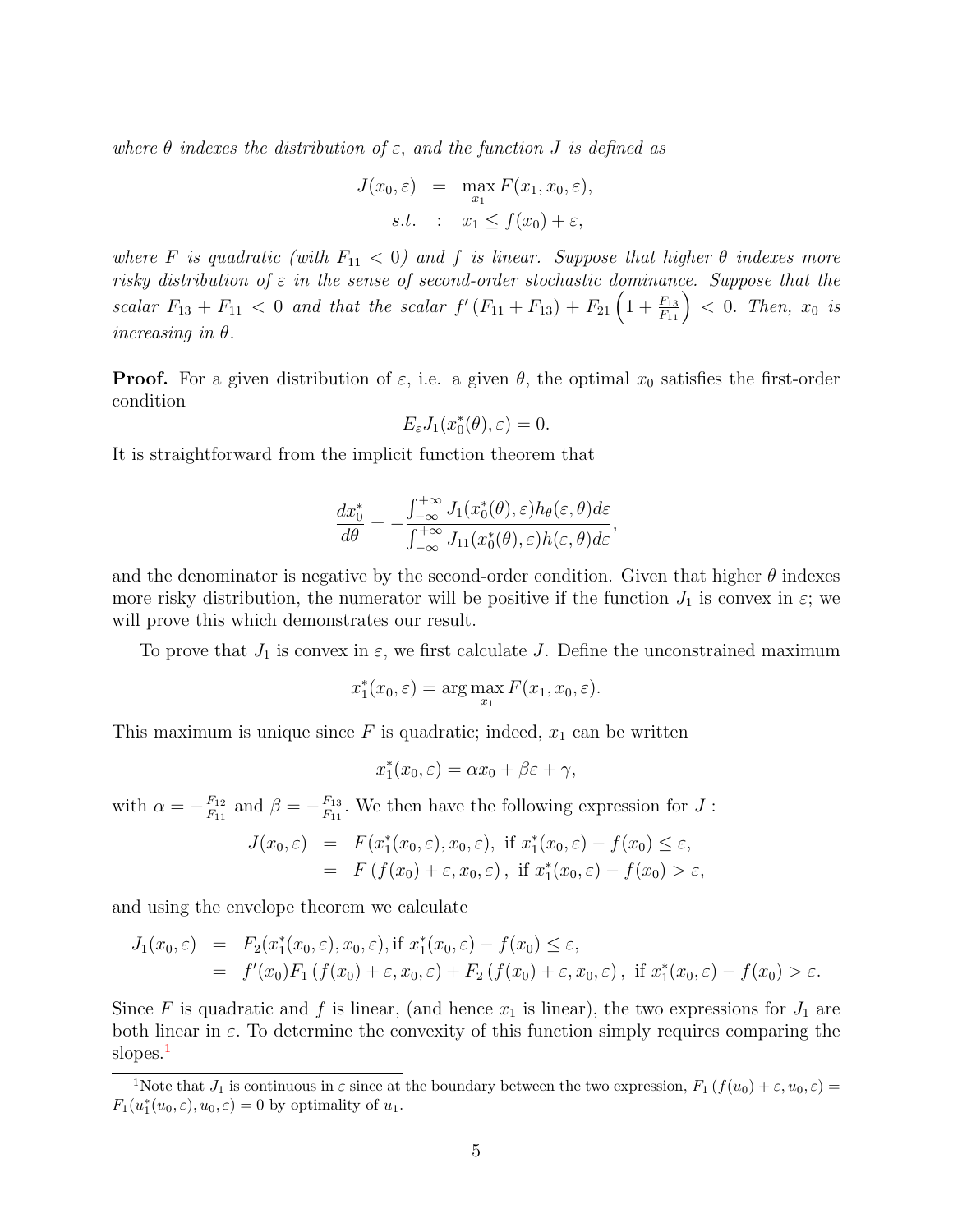More precisely, given the linearity of  $x_1$  in  $\varepsilon$ , and our assumption that  $\beta = -F_{13}/F_{11} < 1$ , there is a threshold value  $\overline{\varepsilon}$  such that, if  $\varepsilon \geq \overline{\varepsilon}$ , we are in the first case (i.e.  $x_1^*(x_0, \varepsilon) - f(x_0) \leq$  $\varepsilon$ ), and if  $\varepsilon < \overline{\varepsilon}$ , we are in the second case (i.e.  $x_1^*(x_0, \varepsilon) - f(x_0) > \varepsilon$ ).

The slope of  $J_1$ , as a function of  $\varepsilon$ , is

$$
J_{1\varepsilon} = F_{21} \frac{\partial x_1}{\partial \varepsilon} + F_{23} = F_{23} - \frac{F_{13} F_{21}}{F_{11}} \text{ for } \varepsilon \ge \overline{\varepsilon},
$$
  
=  $f' F_{11} + f' F_{13} + F_{21} + F_{23} \text{ for } \varepsilon < \overline{\varepsilon}.$ 

 $J_1$  is convex provided that its slope is increasing, i.e.

$$
f'(F_{11}+F_{13}) < -F_{21}\left(1+\frac{F_{13}}{F_{11}}\right).
$$

Г

We now return to our original problem. We first rewrite the choice in terms of inflation. As a reminder, the general Bellman equation is

$$
W_t(\pi_{t-1}, x_{t-1}, \rho, u) = \min_{\pi_t, x_t, i_t} \frac{1}{2} (\pi_t^2 + \lambda x_t^2) + \beta E_{\rho'} W_{t+1}(\pi_t, x_t, \rho', u'),
$$
  
s.t. :  

$$
x_t = \delta x_{t-1} - \frac{1}{\sigma} (i_t - \rho - \pi_{t-1}),
$$
  

$$
\pi_t = \xi \pi_{t-1} + \kappa x_t + u,
$$
  

$$
i_t \geq 0.
$$

To replace the output gap by inflation in this problem, note that

$$
x_t = \frac{\pi_t - \xi \pi_{t-1} - u_t}{\kappa},
$$

and the ZLB constraint can be rewritten as

$$
x_t \leq \delta x_{t-1} + \frac{\rho + \pi_{t-1}}{\sigma},
$$

 $\pi_t \leq \overline{\pi}_t$ 

or

where

$$
\overline{\pi}_t = \xi \pi_{t-1} + \kappa \delta \left( \frac{\pi_{t-1} - \xi \pi_{t-2} - u_{t-1}}{\kappa} \right) + \frac{\kappa}{\sigma} (\rho + \pi_{t-1}) + u_t
$$

$$
= \left( \xi + \delta + \frac{\kappa}{\sigma} \right) \pi_{t-1} + \frac{\kappa}{\sigma} \rho - \xi \delta \pi_{t-2} - \delta u_{t-1} + u_t
$$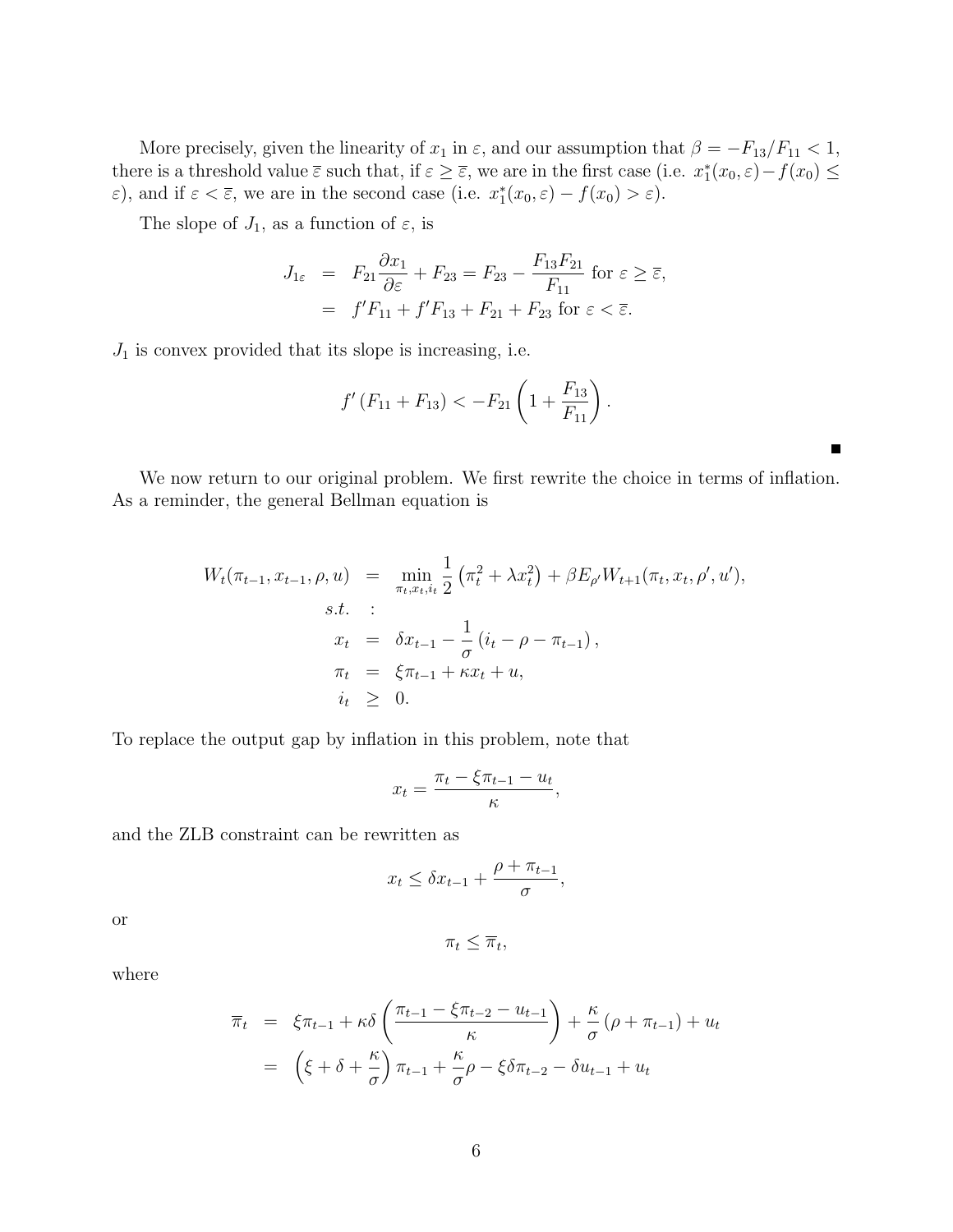It is thus possible to rewrite the Bellman equation as

$$
W_t(\pi_{t-1}, \overline{\pi}_t, \rho, u) = \min_{\pi_t} \frac{1}{2} \left( \pi_t^2 + \frac{\lambda}{\kappa^2} \left( \pi_t - \xi \pi_{t-1} - u \right)^2 \right) + \beta E_{\rho'|\rho} W_{t+1}(\pi_t, \overline{\pi}_{t+1}, \rho', u'),
$$
  
s.t. :  

$$
\pi_t \leq \overline{\pi}_t,
$$
  

$$
\overline{\pi}_{t+1} = \left( \xi + \delta + \frac{\kappa}{\sigma} \right) \pi_t + \frac{\kappa}{\sigma} \rho' - \xi \delta \pi_{t-1} - \delta u + u'.
$$

We can simplify this further given our specific scenario. Given that there is no uncertainty for  $t \geq 2$  and that the ZLB constraint does not bind, the value function is simply

$$
W(\pi_{t-1}) = \min_{\pi_t} \frac{1}{2} \left( \pi_t^2 + \frac{\lambda}{\kappa^2} \left( \pi_t - \xi \pi_{t-1} \right)^2 \right) + \beta W(\pi_t).
$$

This value function will of course be quadratic:

$$
W(\pi) = \frac{W}{2}\pi^2.
$$

The value function at time  $t = 1$  must take into account that the ZLB may bind. We call this value  $V$  :

$$
V(\pi_0, \overline{\pi}_1, u_1) = \min_{\pi_1} \frac{1}{2} \left( \pi_1^2 + \frac{\lambda}{\kappa^2} (\pi_1 - \xi \pi_0 - u_1)^2 \right) + \beta \frac{W}{2} \pi_1^2,
$$
  
s.t. :  $\pi_1 \le \overline{\pi}_1.$ 

Finally, the time 0 problem is

$$
U(\pi_{-1}, u_0; \theta) = \min_{\pi_0} \frac{1}{2} \left( \pi_0^2 + \frac{\lambda}{\kappa^2} (\pi_0 - \xi \pi_{-1} - u_0)^2 \right) + \beta E_{\rho_1, u_1} V(\pi_0, \overline{\pi}_1, u_1),
$$
  
s.t. :  $\overline{\pi}_1 = \left( \xi + \delta + \frac{\kappa}{\sigma} \right) \pi_0 + \frac{\kappa}{\sigma} \rho_1 - \delta \xi \pi_{-1} - \delta u_0 + u_1,$ 

where  $\theta$  indexes the distribution of either  $\rho_1^n$  or  $u_1$ . Note that once we have solved for  $\pi_0$ , we can find  $x_0 = \frac{\pi_0 - \xi \pi_{-1} - u_0}{\kappa}$  $\frac{a_{-1}-u_0}{\kappa}$  and  $i_0 = \rho + \pi_{-1} + \sigma(\delta x_{-1} - x_0)$  immediately. Hence a higher (lower)  $\pi_0$  implies a higher (lower)  $x_0$  and lower (higher)  $i_0$ .

To map our problem in the formulation of the lemma, we first consider the case where the uncertainty is over natural rate shocks (so  $u_1$  is known). In this case, we define

$$
F(\pi_1, \pi_0, \varepsilon) = -\frac{1}{2} \left( \pi_0^2 + \frac{\lambda}{\kappa^2} \left( \pi_0 - \xi \pi_{-1} - u_0 \right)^2 \right) - \frac{1}{2} \left( \pi_1^2 + \frac{\lambda}{\kappa^2} \left( \pi_1 - \xi \pi_0 - u_1 \right)^2 \right) - \beta \frac{W}{2} \pi_1^2,
$$

and

$$
f(\pi_0) = \left(\xi + \delta + \frac{\kappa}{\sigma}\right)\pi_0 - \delta\xi\pi_{-1} - \delta u_0 + u_1.
$$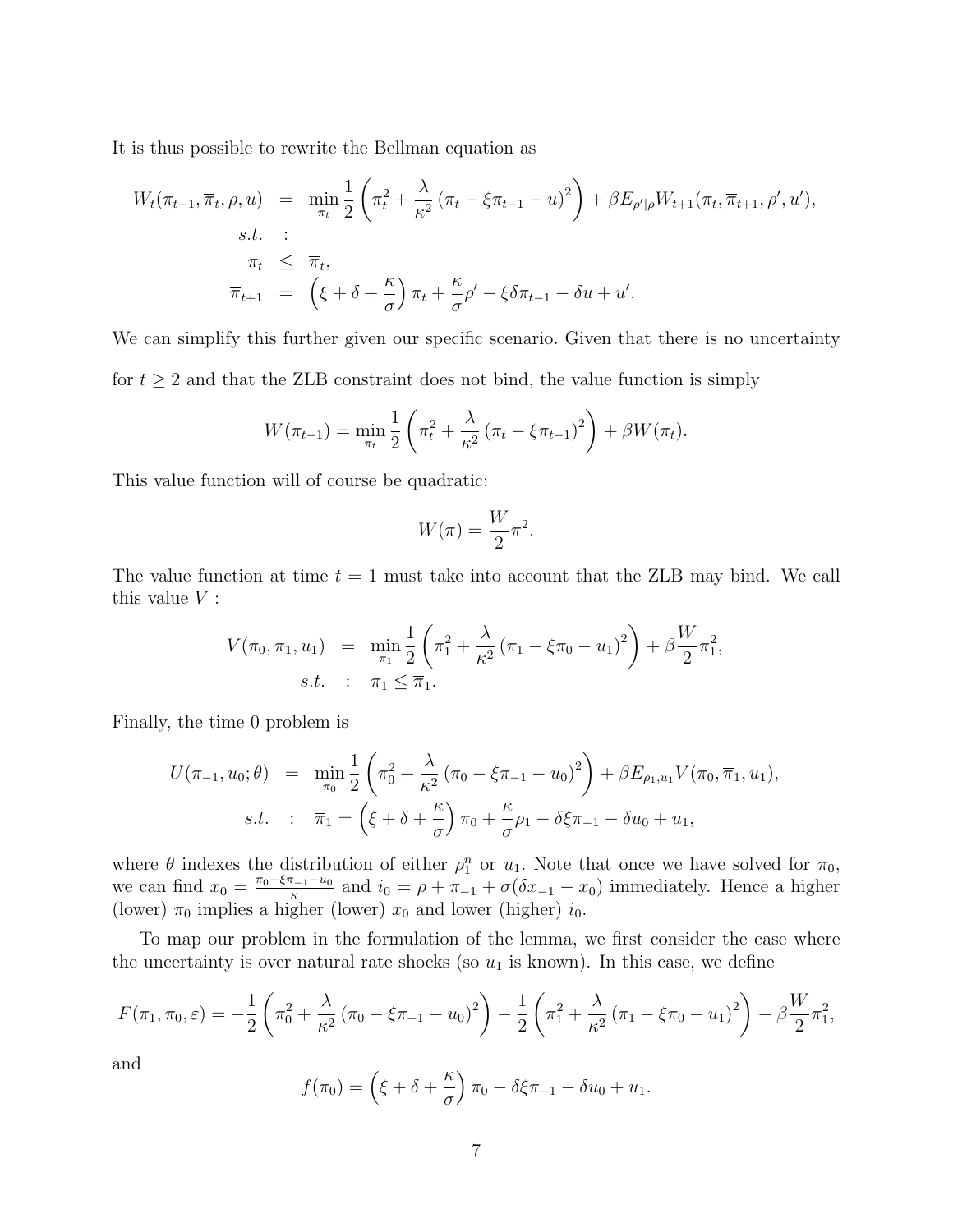The problem is then

$$
U(\pi_{-1}, u_0; \theta) = \max_{\pi_0} E_{\varepsilon} J(\pi_0, \varepsilon),
$$

where

$$
J(\pi_0, \varepsilon) = \max_{\pi_1} F(\pi_1, \pi_0, \varepsilon)
$$
  
s.t. :  $\pi_1 \le f(\pi_0) + \varepsilon$ ,

with  $\varepsilon = \frac{\kappa}{\sigma}$  $\frac{\kappa}{\sigma}\rho_1$ . Clearly F is quadratic and f is linear. We have  $F_{13} = 0$  so  $F_{11} + F_{13} < 0$  is satisfied, and

$$
f'(F_{11} + F_{13}) + F_{21}\left(1 + \frac{F_{13}}{F_{11}}\right) = f'F_{11} + F_{12} = -\left(\xi + \delta + \frac{\kappa}{\sigma}\right)(\beta W + 1) - \frac{\lambda}{\kappa^2}\left(\delta + \frac{\kappa}{\sigma}\right) < 0,
$$

so the theorem applies, i.e.  $\pi_0$  (and hence  $x_0, i_0$ ) is increasing in  $\theta$ .

To now apply our result in the case of cost-push shocks, we define

$$
f(\pi_0) = \left(\xi + \delta + \frac{\kappa}{\sigma}\right)\pi_0 - \delta\xi\pi_{-1} - \delta u_0 + \frac{\kappa}{\sigma}\rho_1,
$$

and  $\varepsilon = u_1$  (and assume  $\rho_1$  is known). We now need to verify the two conditions. First,

$$
F_{13} + F_{11} = \frac{\lambda}{\kappa^2} - \left(\beta W + 1 + \frac{\lambda}{\kappa^2}\right) = -\left(\beta W + 1\right) < 0.
$$

Second,

$$
f'(F_{11} + F_{13}) + F_{21}\left(1 + \frac{F_{13}}{F_{11}}\right),
$$
  
= 
$$
-\left(\xi + \delta + \frac{\kappa}{\sigma}\right)(\beta W + 1) + \frac{\lambda}{\kappa^2}\xi \frac{\beta W + 1}{\beta W + 1 + \frac{\lambda}{\kappa^2}}
$$
  
< 
$$
-\left(\xi + \delta + \frac{\kappa}{\sigma}\right)(\beta W + 1) + \frac{\lambda}{\kappa^2}\xi \frac{\beta W + 1}{\frac{\lambda}{\kappa^2}}
$$
  
< 
$$
-\left(\delta + \frac{\kappa}{\sigma}\right)(\beta W + 1) < 0.
$$

## B Forward-looking model solution methods

We present here the numerical methods used to solve the forward-looking model. We make the following assumptions regarding exogenous variables. First, there is a date  $T$  such that, for  $t \geq T$ , the cost-push shock is zero and the natural rate is constant,  $u_t = 0$  and  $\rho_t^n = \overline{\rho}$ . Second, for  $t < T$ , the cost-push shock  $u_t$  follows a Markov chain with transition probability  $P_u(u'|u)$ . The natural rate  $\rho_t^n$  is the sum of a deterministic component and a Markov chain: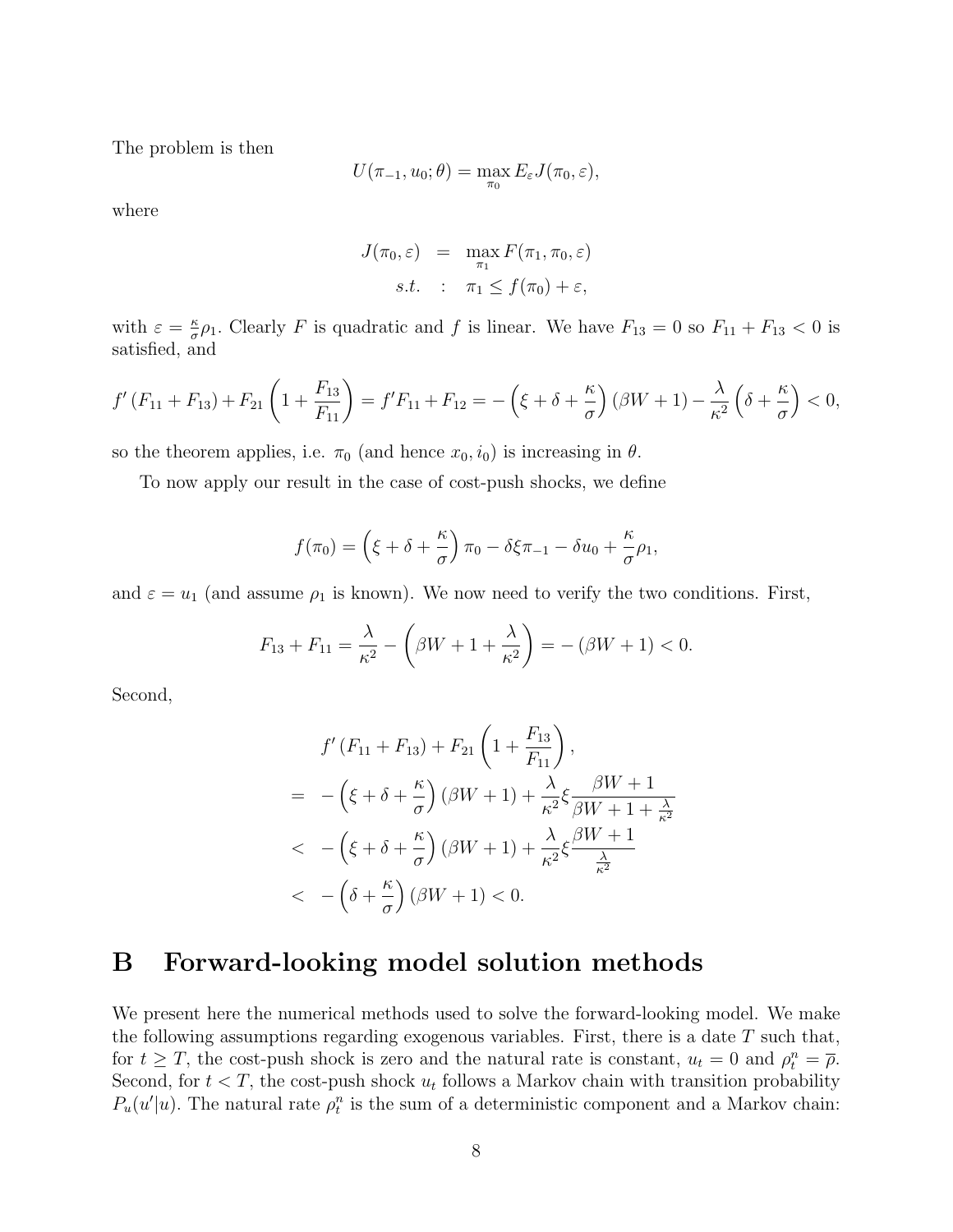$\rho_t^n = f_t + \varepsilon_t$ , where  $\varepsilon_t$  has transition  $P_{\varepsilon}(\varepsilon'|\varepsilon)$ , and  $f_t$  is increasing and satisfies  $f_T = \overline{\rho}$ . We will write  $\rho_t^n(\varepsilon) = f_t + \varepsilon$ . The stochastic processes  $\varepsilon_t$  and  $u_t$  are independent. In practice we use simply  $f_t = \rho_0^n + \frac{t}{T_0}$  $\frac{t}{T_0}$  ( $\overline{\rho} - \rho_0^n$ ) for  $0 \le t \le T_0$  and  $f_t = \overline{\rho}$  for  $T_0 \le t < T$ . We will choose the Markov chains for  $\varepsilon$  and for u to each approximate an AR(1) process using the Rouwenhorst method.

The model we study is

$$
\pi_t = \beta E_t \pi_{t+1} + \kappa x_t + u_t,
$$
  
\n
$$
x_t = E_t x_{t+1} - \frac{1}{\sigma} (i_t - \rho_t^n(\varepsilon) - E_t \pi_{t+1}),
$$
  
\n
$$
i_t \geq 0.
$$

Our theoretical analysis assumed for simplicity (and as is common in the literature) a zero inflation steady-state. To provide more useful numerical illustrations, we consider the case of a positive inflation target. We assume that the equations above apply if  $\pi_t$  is inflation deviation from target and  $i_t$  is the nominal rate minus the inflation target. The ZLB is then modified as  $i_t \geq \overline{Z} \stackrel{\text{def}}{=} -\pi^*$ .<sup>[2](#page-0-0)</sup>

#### B.1 Calculation of optimal policy under discretion

Optimal policy under discretion can be easily calculated in this model. For  $t \geq T$ , we have  $x_t = \pi_t = 0$ . For  $t < T$ , the optimal policy is given by the solution to

$$
L_t(\varepsilon, u) = \min_{i_t \geq \overline{Z}} \frac{1}{2} \left( \pi_t^2 + \lambda x_t^2 \right) + \beta E_t L_{t+1}(\varepsilon', u')
$$
  
s.t. :  

$$
\pi_t = \beta E_t \pi_{t+1} + \kappa x_t + u,
$$
  

$$
x_t = E_t x_{t+1} - \frac{1}{\sigma} \left( i_t - \rho_t^n(\varepsilon) - E_t \pi_{t+1} \right),
$$

where future expectations  $E_t \pi_{t+1}$  and  $E_t x_{t+1}$  are taken as given. Since the current decision for  $i_t$  does not affect the future loss  $L_{t+1}$ , the optimal choice is found by simply minimizing  $\pi_t^2 + \lambda x_t^2$ .

Denote

$$
a_t(\varepsilon, u) = E_t(x_{t+1}|\varepsilon_t = \varepsilon
$$
 and  $u_t = u)$ ,

<sup>2</sup>One technical issue is that the long-run Phillips curve is not vertical in this model. To make sure that  $\pi^*$  is indeed the long-run inflation when there is no uncertainty, we assume that the true model is

$$
\pi_t = \beta E_t \pi_{t+1} + (1 - \beta)\pi^* + \kappa x_t + u_t,
$$

and the IS curve is unchanged. The policymaker objective is to minimize the expected discounted sum of  $(\pi_t - \pi_t^*)^2 + \lambda x_t^2$ . We can then redefine  $\tilde{\pi}_t = \pi_t - \pi^*$  and  $\tilde{i}_t = i_t - \pi^*$ . The model is now exactly the one written above. Our modification of the Phillips curve is minimal since  $(1 - \beta)\pi^*$  is a very small number. We make the same assumption in the backward-looking model.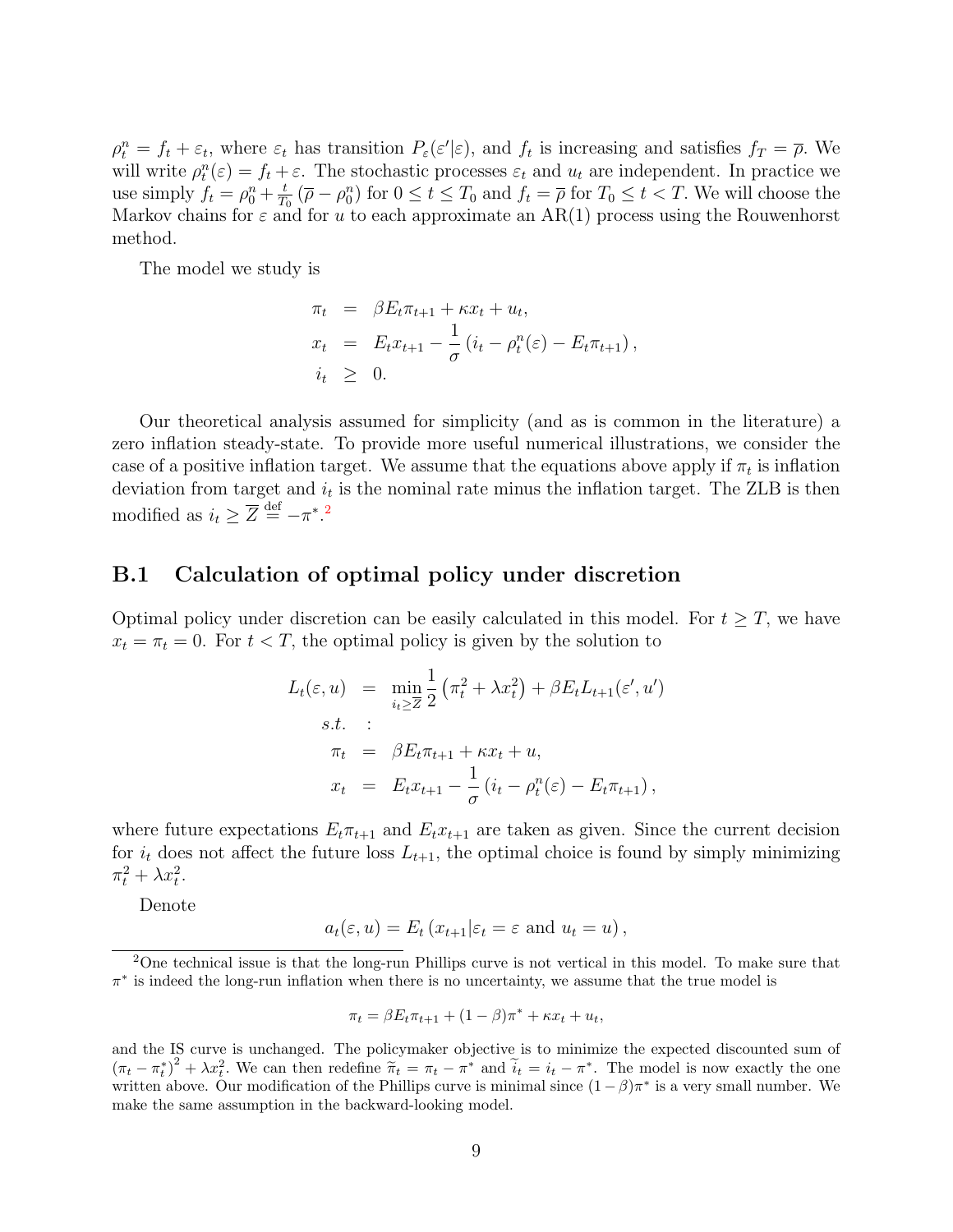and

$$
b_t(\varepsilon, u) = E_t \left( \pi_{t+1} | \varepsilon_t = \varepsilon \text{ and } u_t = u \right),\,
$$

and define  $X_t(\varepsilon, u) = 1$  if ZLB binds at time t in state  $(\varepsilon, u)$ , and 0 if not.

Suppose first that the ZLB does not bind; taking first-order conditions then yields

$$
x_t^{nb}(\varepsilon, u) = -\frac{\kappa}{\lambda + \kappa^2} (\beta E_t \pi_{t+1} + u) = -\frac{\kappa}{\lambda + \kappa^2} (\beta b_t(\varepsilon, u) + u),
$$
  
\n
$$
\pi_t^{nb}(\varepsilon, u) = \frac{\lambda}{\lambda + \kappa^2} (\beta E_t \pi_{t+1} + u) = \frac{\lambda}{\lambda + \kappa^2} (\beta b_t(\varepsilon, u) + u),
$$
  
\n
$$
i_t^{nb}(\varepsilon, u) = \rho_t^n(\varepsilon) + b_t(\varepsilon, u) + \sigma (a_t(\varepsilon, u) - x_t(\varepsilon, u)).
$$

If this solution is feasible, then it is clearly the optimum. If this solution is not feasible, then the optimum is simply to set the nominal interest rate to zero. Hence, the ZLB binds if the nominal interest rate required to implement that solution is negative, i.e.

$$
X_t(\varepsilon, u) = 1 \text{ if } \rho_t^n(\varepsilon) + b_t(\varepsilon, u) + \sigma \left( a_t(\varepsilon, u) + \frac{\kappa}{\lambda + \kappa^2} \left( \beta b_t(\varepsilon, u) + u \right) \right) \leq \overline{Z}.
$$

In that case, the solution is:

$$
x_t^{zlb}(\varepsilon, u) = -\frac{(\overline{Z} - \rho_t^n(\varepsilon))}{\sigma} + E_t x_{t+1} + \frac{E_t \pi_{t+1}}{\sigma} = -\frac{(\overline{Z} - \rho_t^n(\varepsilon))}{\sigma} + a_t(\varepsilon, u) + \frac{b_t(\varepsilon, u)}{\sigma},
$$
  

$$
\pi_t^{zlb}(\varepsilon, u) = \kappa \left( -\frac{(\overline{Z} - \rho_t^n(\varepsilon))}{\sigma} + a_t(\varepsilon, u) + \frac{b_t(\varepsilon, u)}{\sigma} \right) + \beta b_t(\varepsilon, u) + u,
$$
  

$$
i_t^{zlb}(\varepsilon, u) = 0.
$$

To solve for the optimal path, we only need to know  $a_t(\varepsilon, u)$  and  $b_t(\varepsilon, u)$ . We can solve for these recursively. We have  $a_{T-1}(\varepsilon, u) = b_{T-1}(\varepsilon, u) = 0$  for all  $\varepsilon, u$ , since  $x_T = \pi_T = 0$ . To update the recursion, we write

$$
a_t(\varepsilon, u) = E_t(x_{t+1}|\varepsilon_t = \varepsilon, u_t = u)
$$
  
= 
$$
\sum_{\varepsilon', u'} P_{\varepsilon}(\varepsilon'|\varepsilon) P_u(u'|u) \left(X_{t+1}(\varepsilon', u') x_{t+1}^{zlb}(\varepsilon', u') + (1 - X_{t+1}(\varepsilon', u')) x_{t+1}^{nb}(\varepsilon', u')\right),
$$

and

$$
b_t(\varepsilon, u) = E_t(\pi_{t+1} | \varepsilon_t = \varepsilon, u_t = u)
$$
  
= 
$$
\sum_{\varepsilon', u'} P_{\varepsilon}(\varepsilon' | \varepsilon) P_u(u' | u) \left( X_{t+1}(\varepsilon', u') \pi_{t+1}^{zlb}(\varepsilon', u') + (1 - X_{t+1}(\varepsilon', u')) \pi_{t+1}^{nb}(\varepsilon', u') \right).
$$

We can then calculate recursively  $x_t(\varepsilon, u)$  and  $\pi_t(\varepsilon, u)$  for all  $t, \varepsilon, u$ ; consequently we can calculate the loss function  $L_t(\varepsilon, u)$  recursively. Start from

$$
L_T(\varepsilon, u) = \sum_{t=T}^{\infty} \beta^t \left( \pi_t^2 + \lambda x_t^2 \right) = 0,
$$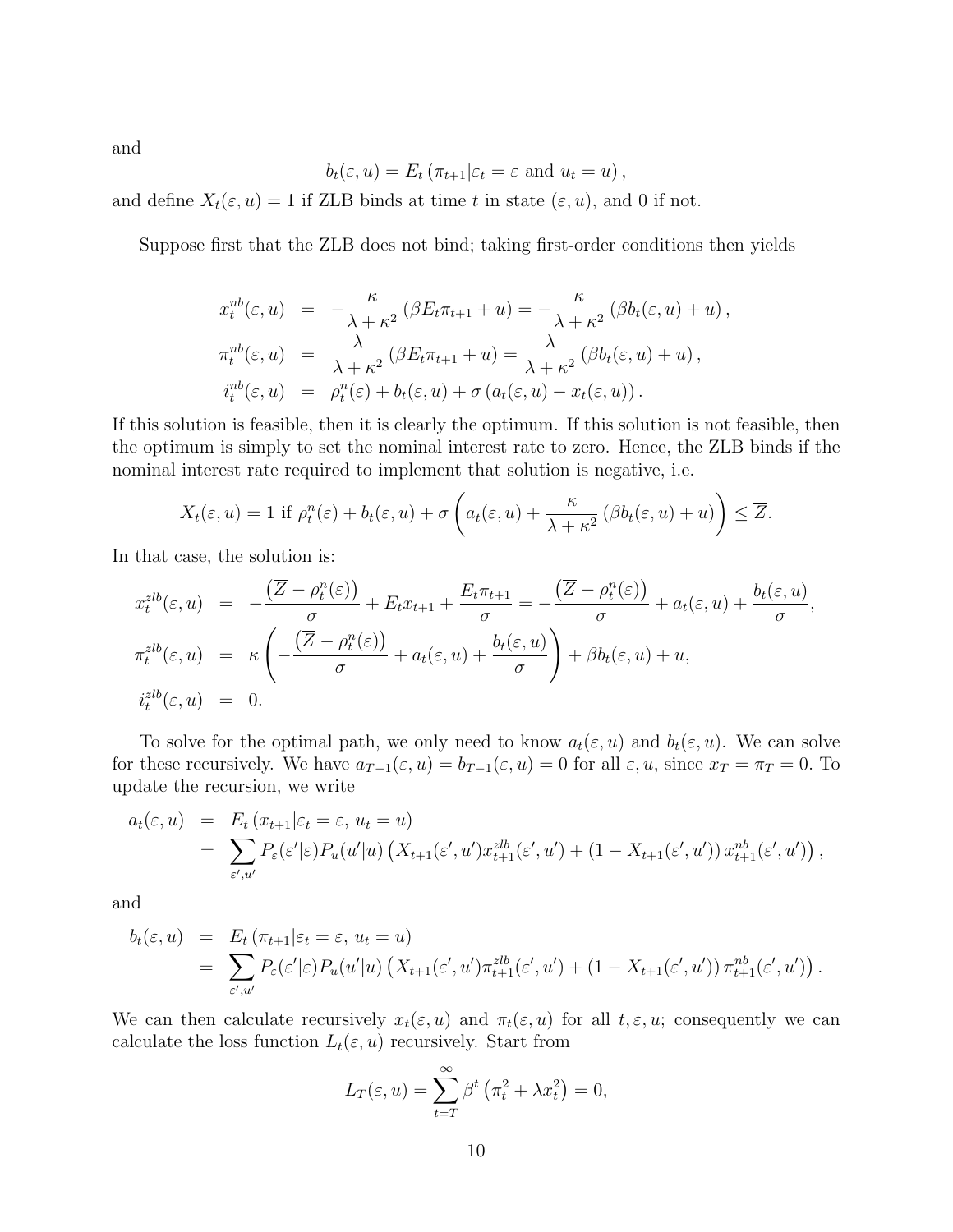and backwards for  $t = 0...T - 1$ :

$$
L_t(\varepsilon, u) = \pi_t(\varepsilon, u)^2 + \lambda x_t(\varepsilon, u)^2 + \beta \sum_{\varepsilon', u'} P_{\varepsilon}(\varepsilon'|\varepsilon) P_u(u'|u) L_{t+1}(\varepsilon', u').
$$

### B.2 Calculation of equilibrium under a Taylor rule

Suppose that the central bank follows the policy:

$$
i_t = \max\left(\overline{Z}, g_t(\varepsilon_t) + \phi \pi_t + \gamma x_t\right),
$$

where  $g_t(\varepsilon_t)$  is a function; for  $t \geq T$ ,  $g_t(\varepsilon_t)$  is assumed to be constant, equal to  $\overline{g} > \overline{Z}$ . This formulation nests the three examples we study in the paper:

- Set  $i_t$  equal to the current natural real rate of interest,  $i_t = \max(\overline{Z}, \rho_t^n(\varepsilon_t));$  this corresponds to  $g_t(\varepsilon_t) = \rho_t^n(\varepsilon_t)$ , and  $\phi = \gamma = 0$ ;
- A Taylor rule with a constant intercept,  $i_t = \max(\overline{Z}, \widehat{\rho} + \phi \pi_t + \gamma x_t)$ .

The system of equations to solve is

$$
\pi_t = \beta E_t \pi_{t+1} + \kappa x_t + u_t,
$$
  
\n
$$
x_t = E_t x_{t+1} - \frac{1}{\sigma} \left( \max \left( \overline{Z}, g_t(\varepsilon_t) + \phi \pi_t + \gamma x_t \right) - \rho_t^n(\varepsilon_t) - E_t \pi_{t+1} \right),
$$

and the difficulty is that which formula applies for the interest rate depends on the value of inflation and the output gap, which themselves depend on the interest rate. However it is easy to solve the model by backward induction, in a way roughly similar to the optimal policy calculation above. For  $t \geq T$ ,  $i_t = \overline{g} > 0$ , and the equilibrium is

$$
\begin{array}{rcl}\n\overline{\pi} & = & \overline{g} - \overline{\rho}, \\
\overline{x} & = & \frac{1 - \beta}{\kappa} \overline{\pi}.\n\end{array}
$$

In particular, if  $\overline{g} = \overline{\rho}$ , the terminal state is  $x = \pi = 0$ . (This case is the outcome for cases (a) and (b) but not necessarily for case (c), depending on whether  $\hat{\rho} = \overline{\rho}$ .)

Use a superscript  $W$  to denote the outcomes with this rule. Define again

$$
a_t^W = E_t \left( x_{t+1}^W | \varepsilon_t = \varepsilon \text{ and } u_t = u \right),
$$
  
\n
$$
b_t^W = E_t \left( \pi_{t+1}^W | \varepsilon_t = \varepsilon \text{ and } u_t = u \right),
$$

and note that

$$
\pi_t^W(\varepsilon, u) = \beta b_t^W(\varepsilon, u) + u + \kappa x_t^W(\varepsilon, u) \n x_t^W(\varepsilon, u) = a_t^W(\varepsilon, u) - \frac{1}{\sigma} \left( \max \left( \overline{Z}, g_t(\varepsilon_t) + \phi \pi_t^W(\varepsilon, u) + \gamma x_t^W(\varepsilon, u) \right) - \rho_t^n(\varepsilon_t) - b_t^W(\varepsilon, u) \right).
$$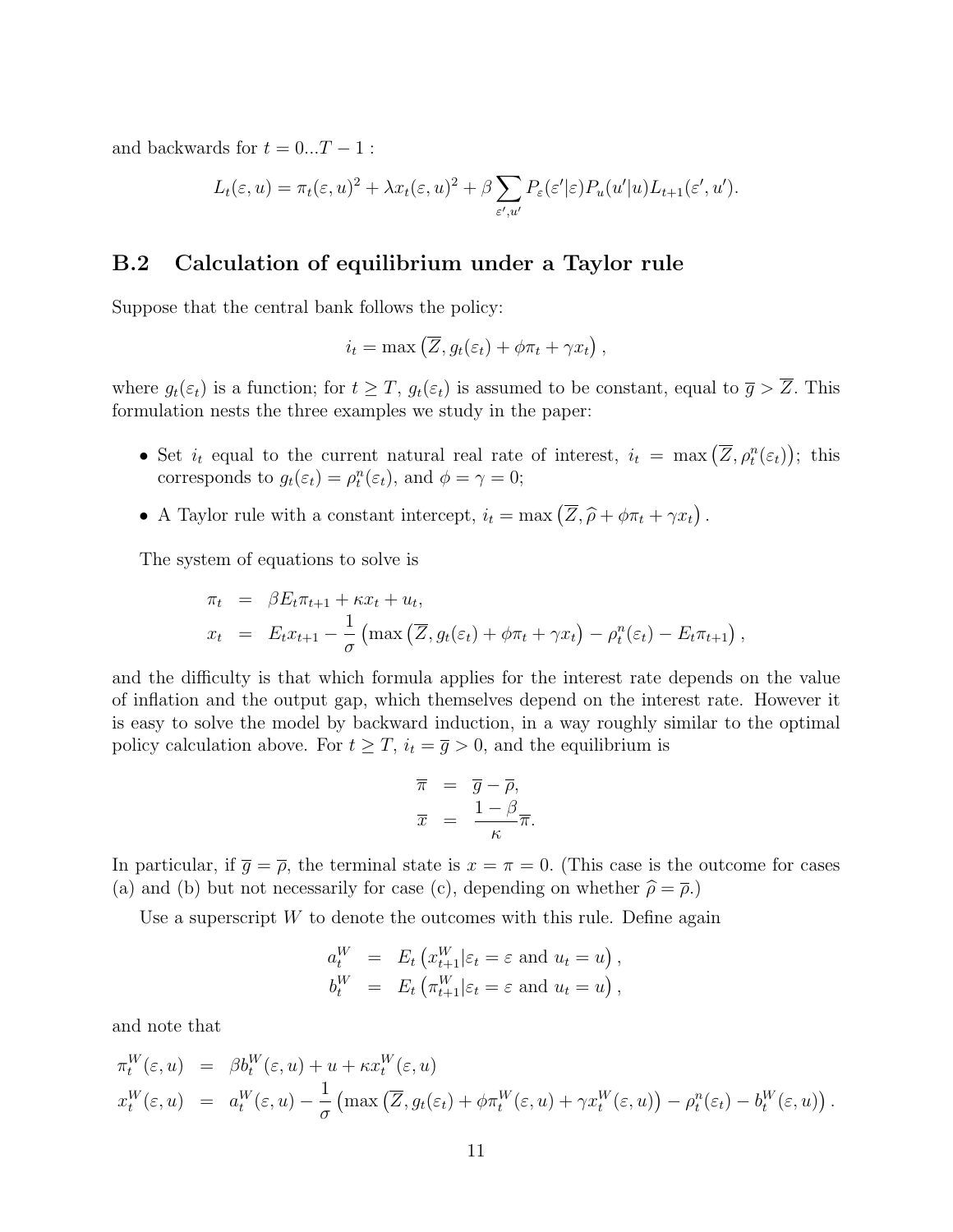There are two possible cases, depending on whether  $g_t(\varepsilon_t) + \phi \pi_t^W(\varepsilon, u) + \gamma x_t^W(\varepsilon, u) > \overline{Z}$ . Consider first the case where it is positive. In this case, simple algebra yields

$$
x_t^W(\varepsilon, u) = \frac{1}{1 + \frac{\gamma + \kappa \phi}{\sigma}} \left( a_t^W(\varepsilon, u) - \frac{\phi}{\sigma} \left( \beta b_t^W(\varepsilon, u) + u \right) - \frac{1}{\sigma} \left( g_t(\varepsilon_t) - \rho_t^n(\varepsilon_t) - b_t^W(\varepsilon, u) \right) \right),
$$

and  $\pi_t^W(\varepsilon, u)$  can be obtained from the equation above. We can now check if indeed  $g_t(\varepsilon_t)$  +  $\phi\pi_t^W(\varepsilon, u) + \gamma x_t^W(\varepsilon, u) > \overline{Z}$  is satisfied. If it is not, we then look for a solution at the ZLB, i.e.

$$
\pi_t^W(\varepsilon, u) = \beta b_t^W(\varepsilon, u) + u + \kappa x_t^W(\varepsilon, u)
$$
  

$$
x_t^W(\varepsilon, u) = a_t^W(\varepsilon, u) - \frac{1}{\sigma} (\overline{Z} - \rho_t^n(\varepsilon_t)) + \frac{1}{\sigma} b_t^W(\varepsilon, u),
$$

and we check that with this solution,  $g_t(\varepsilon_t) + \phi \pi_t^W(\varepsilon, u) + \gamma x_t^W(\varepsilon, u) < \overline{Z}$ .<sup>[3](#page-0-0)</sup> Given the value of  $\pi_t^W(\varepsilon, u)$  and  $x_t^W(\varepsilon, u)$  for all  $\varepsilon, u$ , we can update  $a_{t-1}^W(\varepsilon, u)$  and  $b_{t-1}^W(\varepsilon, u)$  and hence proceed backwards until time 0. We can furthermore calculate the loss function in the same way as for optimal policy.

### B.3 Calculation of equilibrium under "Naive" Policy

Since the Fed does not recognize the possibility of future shocks, in any given period  $t$ , starting with shocks  $\rho_t^n$  and  $u_t$ , the Fed assumes that in the future, the natural rate and the cost push shock will simply revert deterministically to their respective trends. This implied path for  $\{\rho_{t+k}^n, u_{t+k}\}_{k=1}^{T-t}$  is calculated using the true persistence of the transitory shocks  $(\varepsilon, u)$ and the true deterministic trend of the natural real rate. The Fed then sets the nominal interest rate  $i_t$  to minimize the loss  $\sum_{k=0}^{T-t} \beta^k (\pi_{t+k}^2 + \lambda x_{t+k}^2)$ , subject to

$$
x_{t+k} = x_{t+k+1} - \frac{1}{\sigma} \left( i_{t+k} - \rho_{t+k}^n - \pi_{t+k+1} \right),
$$
  

$$
\pi_{t+k} = \beta \pi_{t+k+1} + \kappa x_{t+k} + u_{t+k},
$$

and assuming discretion. Hence, at each point in time, the Fed solves the backward induction problem from time T on, for a given path  $\left\{\rho_{t+k}^n, u_{t+k}\right\}_{k=1}^{T-t}$ , and deduces the optimal interest rate today  $i_t = i_t(\varepsilon, u)$ .

Once this rule has been calculated, we can then use it to solve for the behavior of private agents. This implies that we assume the agents understand that the Fed will behave naively in the future.

If the Fed follow this policy, it is then surprised each period in two ways: first and most obviously, it is surprised by the realization of new shocks each period. Second, after setting the interest rate, the Fed is surprised by the realized value of  $x_t$  and  $\pi_t$ . This is because the

<sup>&</sup>lt;sup>3</sup>In principle, it is possible that either none, or both solutions exist, but we never encountered this case in our calculations.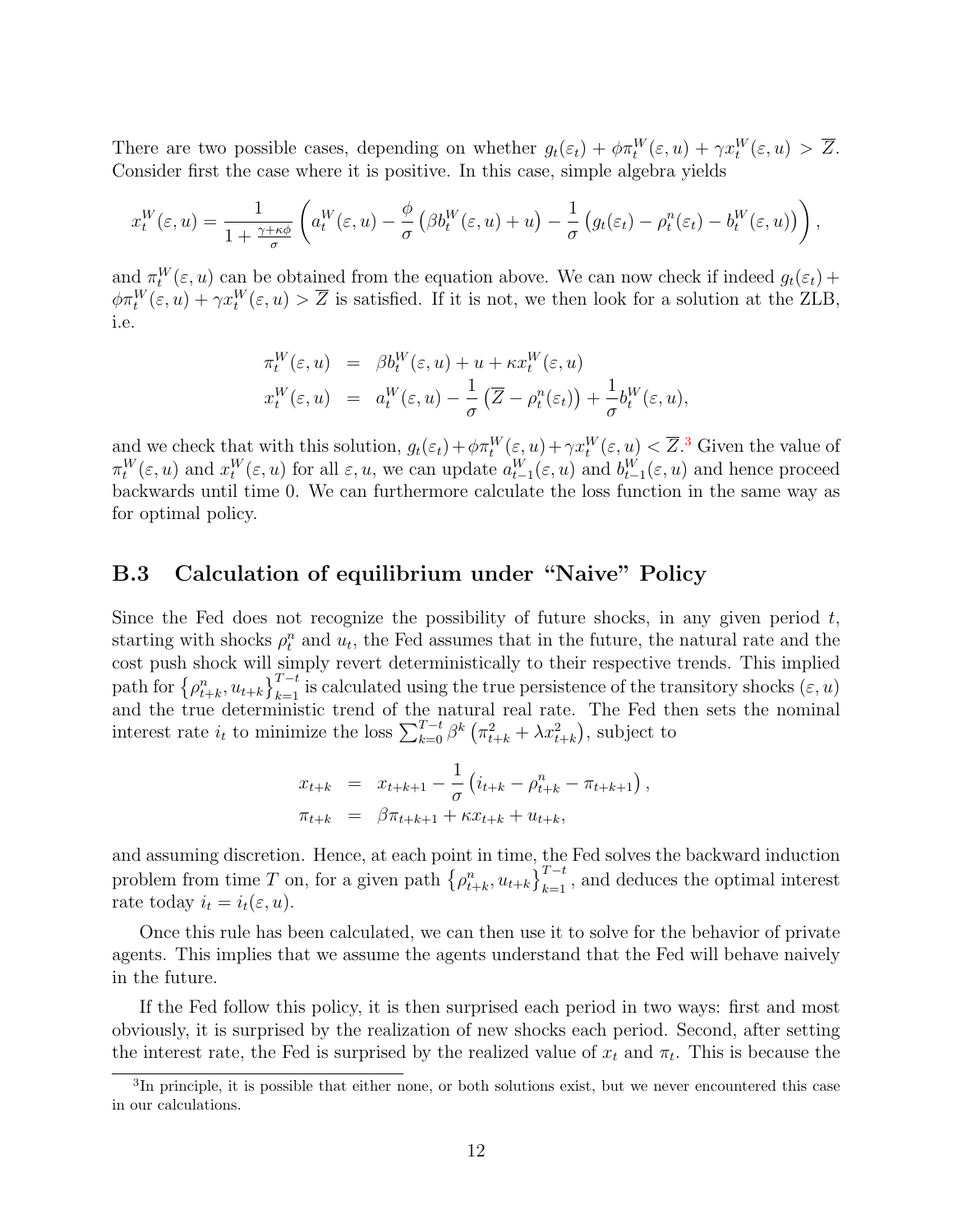Fed has used its projected values for  $x_{t+1}$  and  $\pi_{t+1}$  in the model, while the true values are agent's expectations  $E_t x_{t+1}$  and  $E_t \pi_{t+1}$ . Of course, if there was no uncertainty in reality, or if the zero lower bound was never binding, the two would coincide.

## C Backward-looking model solution methods

The backward-looking model is

$$
\pi_t = \xi \pi_{t-1} + \kappa x_t + u_t,
$$

and

$$
x_t = \delta x_{t-1} - \frac{1}{\sigma} \left( i_t - \rho_t^n(\varepsilon_t) - \pi_{t-1} \right).
$$

We make the same assumptions about the exogenous variables as we do for the forwardlooking model. As in the forward-looking case, we assume that this model applies to deviations of inflation from the target, and  $i_t$  is the difference between the nominal rate and the inflation target  $\pi^*$ . (Formally, this can be justified as in the previous footnote.) As a result, we have the ZLB constraint  $i_t \geq \overline{Z} = -\pi^*$ .

#### C.1 Calculation of optimal policy under discretion

The optimal policy under discretion can be set up using a Bellman equation:

$$
V_t(x_{-1}, \pi_{-1}, \varepsilon, u) = \min_{i \geq \overline{Z}} \frac{1}{2} (\pi^2 + \lambda x^2) + \beta E_{\varepsilon', u' | \varepsilon, u} V_{t+1}(x, \pi, \varepsilon', u'),
$$
  
s.t. :  

$$
\pi = \xi \pi_{-1} + \kappa x + u,
$$
  

$$
x = \delta x_{-1} - \frac{1}{\sigma} (i - \rho_t^n(\varepsilon) - \pi_{-1}).
$$

We first solve for the value in the final steady-state,  $V_T(x_{-1}, \pi_{-1})$ ; we have a closed form solution if the ZLB does not bind for all values of  $x, \pi$  (see appendix B); or we can solve it numerically using the Bellman equation

$$
V_T(x_{-1}, \pi_{-1}) = \min_{i \ge \overline{Z}} \frac{1}{2} (\pi^2 + \lambda x^2) + \beta V_T(x, \pi),
$$
  
s.t. :  

$$
\pi = \xi \pi_{-1} + \kappa x,
$$
  

$$
x = \delta x_{-1} - \frac{1}{\sigma} (i - \overline{\rho} - \pi_{-1}).
$$

For  $t < T$ , we solve numerically the Bellman equation above. For simplicity, we assume that only a discrete set of interest rates is allowed, call it  $G = \{i_1, ..., i_N\}$ . We then solve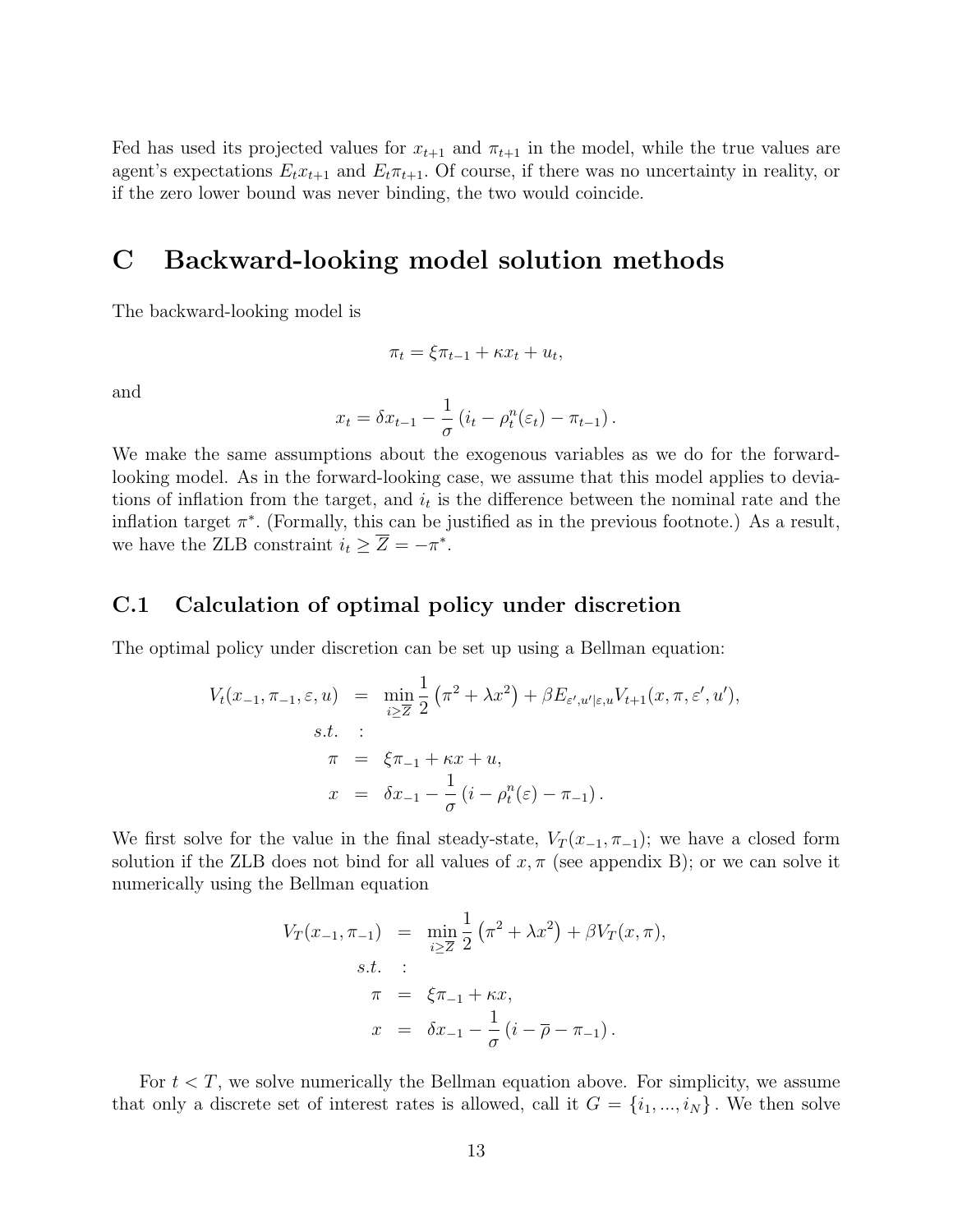this Bellman equation by interpolating the value functions around a grid for x and for  $\pi$ . Specifically, at time t, and for each value of x and  $\pi$  in these grids, we calculate the payoff of using any given interest rate  $i \in G$  today, and select the optimal one. This may require us to interpolate to find the expected future value; we use a linear interpolation. This solution method produces the optimal policy  $i_t(x_{-1}, \pi_{-1}, \varepsilon, u)$  and the output gap and inflation  $x_t(x_{-1}, \pi_{-1}, \varepsilon, u)$  and inflation  $\pi_t(x_{-1}, \pi_{-1}, \varepsilon, u)$  as well as the loss function  $V_t(x_{-1}, \pi_{-1}, \varepsilon, u)$ for all points in the grid. We then move to on to period  $t-1$ , and so on until time 0.

### C.2 Equilibrium under a Taylor rule

We can also calculate the equilibrium in this model under a rule of the form

$$
i_t = \max(\overline{Z}, g_t(\varepsilon_t) + \phi \pi_t + \gamma x_t).
$$

Specifically, given  $x_{t-1}$  and  $\pi_{t-1}$  and the values of  $\varepsilon_t$ ,  $u_t$ , we must solve the system:

$$
\pi_t = \xi \pi_{t-1} + \kappa x_t + u_t,
$$

$$
x_t = \delta x_{t-1} - \frac{1}{\sigma} \left( \max \left( \overline{Z}, g_t(\varepsilon_t, u_t) + \phi \pi_t + \gamma x_t \right) - \rho_t^n(\varepsilon_t) - \pi_{t-1} \right),
$$

and so we need to consider the two possible cases to find the solution. Either  $g_t(\varepsilon_t) + \phi \pi_t +$  $\gamma x_t > \overline{Z}$ , in which case

$$
x_t = \frac{1}{1 + \frac{\gamma}{\sigma} + \kappa \frac{\phi}{\sigma}} \left( -\frac{\phi}{\sigma} \xi \pi_{t-1} - \frac{\phi}{\sigma} u_t + \delta x_{t-1} - \frac{1}{\sigma} \left( g_t(\varepsilon_t, u_t) - \rho_t^n(\varepsilon_t) - \pi_{t-1} \right) \right),
$$

and  $\pi_t = \xi \pi_{t-1} + \kappa x_t + u_t$ ; and we need to verify that indeed  $g_t(\varepsilon_t) + \phi \pi_t + \gamma x_t > \overline{Z}$ ; or we have

$$
x_t = \delta x_{t-1} - \frac{1}{\sigma} \left( \overline{Z} - \rho_t^n(\varepsilon_t) - \pi_{t-1} \right),
$$

$$
\pi_t = \xi \pi_{t-1} + \kappa x_t + u_t,
$$

and we need to verify that indeed  $g_t(\varepsilon_t) + \phi \pi_t + \gamma x_t < \overline{Z}$ .

## C.3 Calculation of equilibrium under "Naive" Policy

We also compute a counterfactual where the Fed behaves "naively" in the sense that it optimizes but does not recognize the possibility of future shocks. This section details our computation of this counterfactual in the backward-looking model.

Similar to the forward-looking model, the naive Fed does not recognize the possibility of future shocks, and in each state  $t, \rho_t^n, u_t, x_{t-1}, \pi_{t-1}$ , it assumes a path for  $\{\rho_{t+k}^n, u_{t+k}\}_{k=0}^{T-t}$ .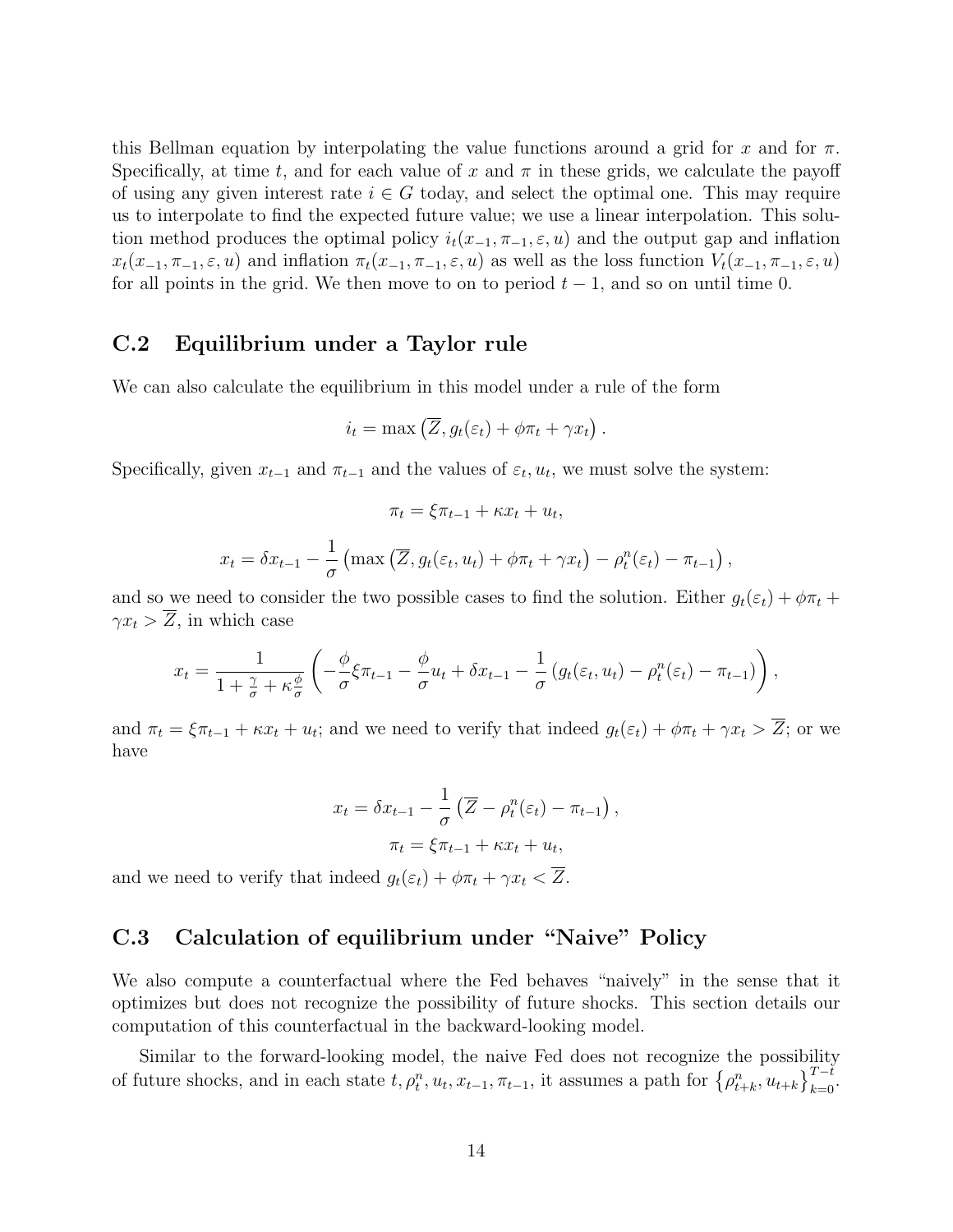The Fed then solves the optimal stabilization problem without uncertainty, which can be represented with the Bellman equation:

$$
\widetilde{V}_t(x_{-1}, \pi_{-1}) = \min_{i \geq \overline{Z}} \frac{1}{2} (\pi^2 + \lambda x^2) + \beta \widetilde{V}_{t+1}(x, \pi),
$$
\ns.t. :  
\n
$$
\pi = \xi \pi_{-1} + \kappa x + u_t,
$$
\n
$$
x = \delta x_{-1} - \frac{1}{\sigma} (i - \rho_t^n - \pi_{-1}),
$$

and the key difference is that the path for  $\left\{\rho_{t+k}^n, u_{t+k}\right\}_{k=0}^{T-t}$  is now fixed. Solving this problem (again backwards from time T) yields a policy function at time t, call it  $i_t(x_{-1}, \pi_{-1}, \rho_t^n, u_t)$ . Once we have solved for this policy at each point in time and for each possible value of the states, we can again simulate the model given this interest rate rule.

There are two important differences with the forward-looking naive policy. First, agents' expectations are not relevant and hence whether they assume the Fed is naive or not does not feed back on their decisions except through the interest rate. Second, the Fed is not surprised by the achieved levels of output gap and inflation given its interest rate.

#### C.4 Deflationary traps

An important issue in this model is the risk of deflation trap [\(Reifschneider and Williams](#page-26-0) [\(2000\)](#page-26-0)). For given parameters, there is a set of initial values  $x_{-1}$  and  $\pi_{-1}$  that diverges to  $-\infty$  even under optimal policy, at least for some shock realizations. Mechanically, this arises because if the output gap is negative and  $\xi$  is large enough, inflation will fall; and the output gap will likely fall is  $\delta$  is large enough and/or the natural rate or inflation are negative enough. Hence, low inflation and output gap can be self-reinforcing. These deflation traps capture an economically meaningful mechanism, but obviously the divergence to  $-\infty$  is extreme. In reality, it seems more likely that the divergence would stop at some point due to a regime change in the way policy, expectations, or price setting is determined. For instance, fiscal policy might step in at some point and ensure that the deflation does not perpertuate itself. In our solution method, we impose this - i.e. there is a worst possible outcome,  $\pi$ for inflation and  $\underline{x}$  for the output gap, which "caps" inflation and output gap and hence prevents the divergence to  $-\infty$ . Obviously, our simulations start from initial conditions such that the deflation trap can be avoided by appropriate policy, so the assumptions regarding the deflation trap are not key to our results. However, policy in this model is also motivated by the desire to prevent the economy from falling under a deflation trap should a negative sequence of shocks arise, and for some parameters this can have a significant effect to increase the "buffer stock" i.e. stay with inflation and output gap above target persistently.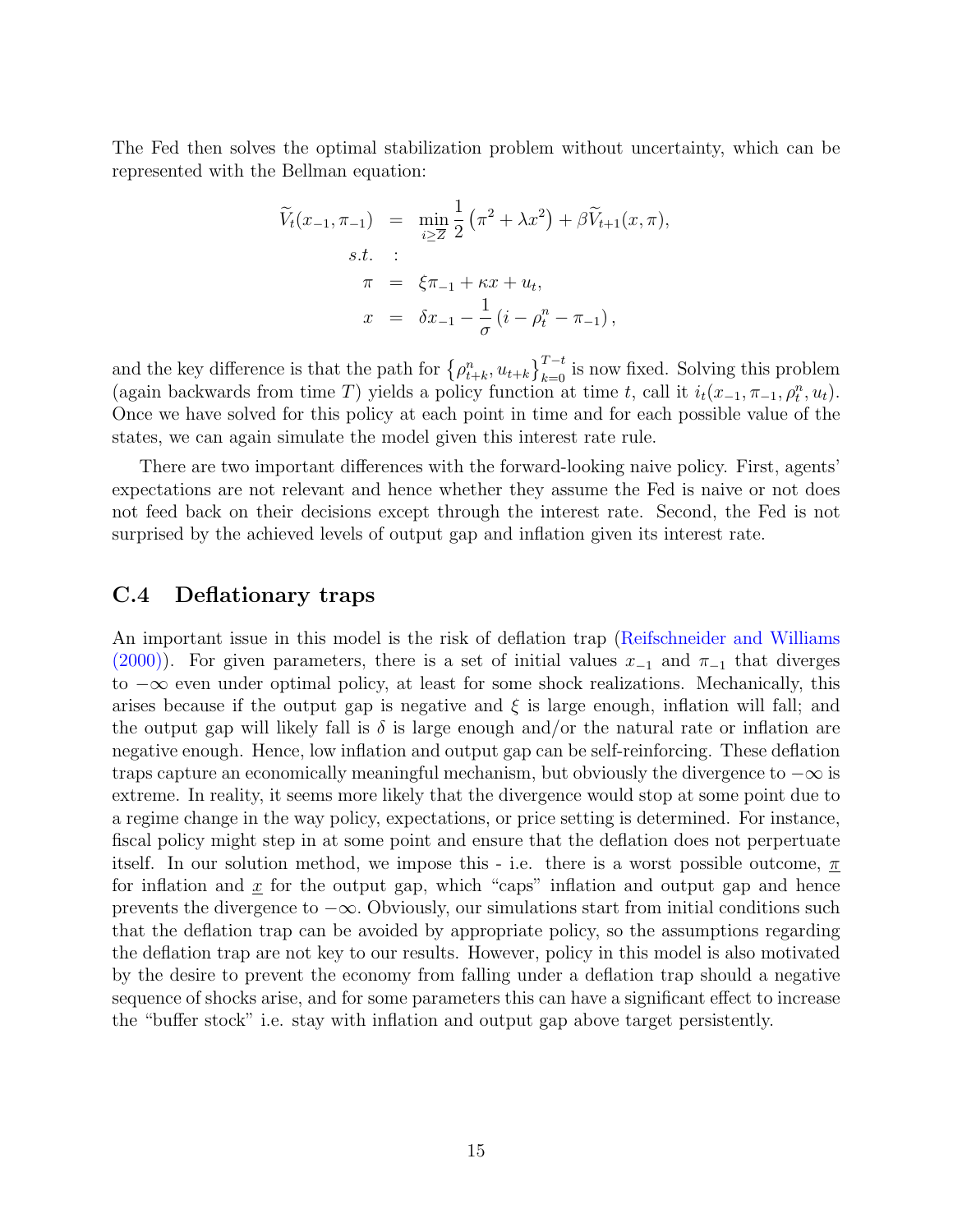# D Effects of assuming alternative parameter values in the simulations

This appendix summarizes various perturbations of our simulations based on changing one parameter at a time. These simulations are designed to illustrate the effects of key parameters on our findings.

### D.1 Forward-looking model

For the forward-looking model we focus on changes in the initial natural real interest rate  $\rho_0$  and the unconditional volatility in the random component of the natural rate,  $\sigma_{\varepsilon}$ . We considered five scenarios summarized in Table [1.](#page-15-0) The results for the forward-looking model under optimal discretion, the naive policy and the Taylor rule are reported in Tables [2,](#page-15-1) [3](#page-16-0) and [4.](#page-16-1) Column 1 is the baseline parameterization considered in the main text.

Table 1: Alternative parameters in the forward-looking model

<span id="page-15-0"></span>

|                        |              |                                                    | Perturbations |    |
|------------------------|--------------|----------------------------------------------------|---------------|----|
| Parameter              | $\mathbf{I}$ | - 200                                              | - 3           | h. |
| $\mu_{0}$              |              | $-0.50$ $-0.50$ $-0.50$ $-1.00$ $0.00$             |               |    |
| $\sigma_{\varepsilon}$ |              | $2.50 \quad 2.00 \quad 3.00 \quad 2.50 \quad 2.50$ |               |    |

<span id="page-15-1"></span>Table 2: Forward-looking perturbations: Optimal Discretion

| Statistic                               |         | 2       | 3       |         | 5       |
|-----------------------------------------|---------|---------|---------|---------|---------|
| Expected loss                           | 0.02    | 0.02    | 0.03    | 0.03    | 0.02    |
| Mean time at liftoff                    | 4.13    | 1.00    | 5.74    | 5.27    | 1.00    |
| Median time at liftoff                  | 3       |         | 4       | 4       | 1       |
| Median $\pi$ at liftoff                 | $-0.08$ | (1.04)  | $-0.88$ | $-0.03$ | 0.06    |
| Median $x$ at liftoff                   | 2.19    | 1.90    | 1.38    | 1.57    | 1.84    |
| $75^{\text{th}}$ percentile max $(\pi)$ | 2.77    | 2.77    | 2.75    | 2.38    | 2.66    |
| $25^{\text{th}}$ percentile min $(x)$   | $-0.31$ | $-0.31$ | $-1.44$ | $-0.15$ | $-1.22$ |
| Median standard deviation $\Delta i$    | 1.85    |         | 194     |         | 191     |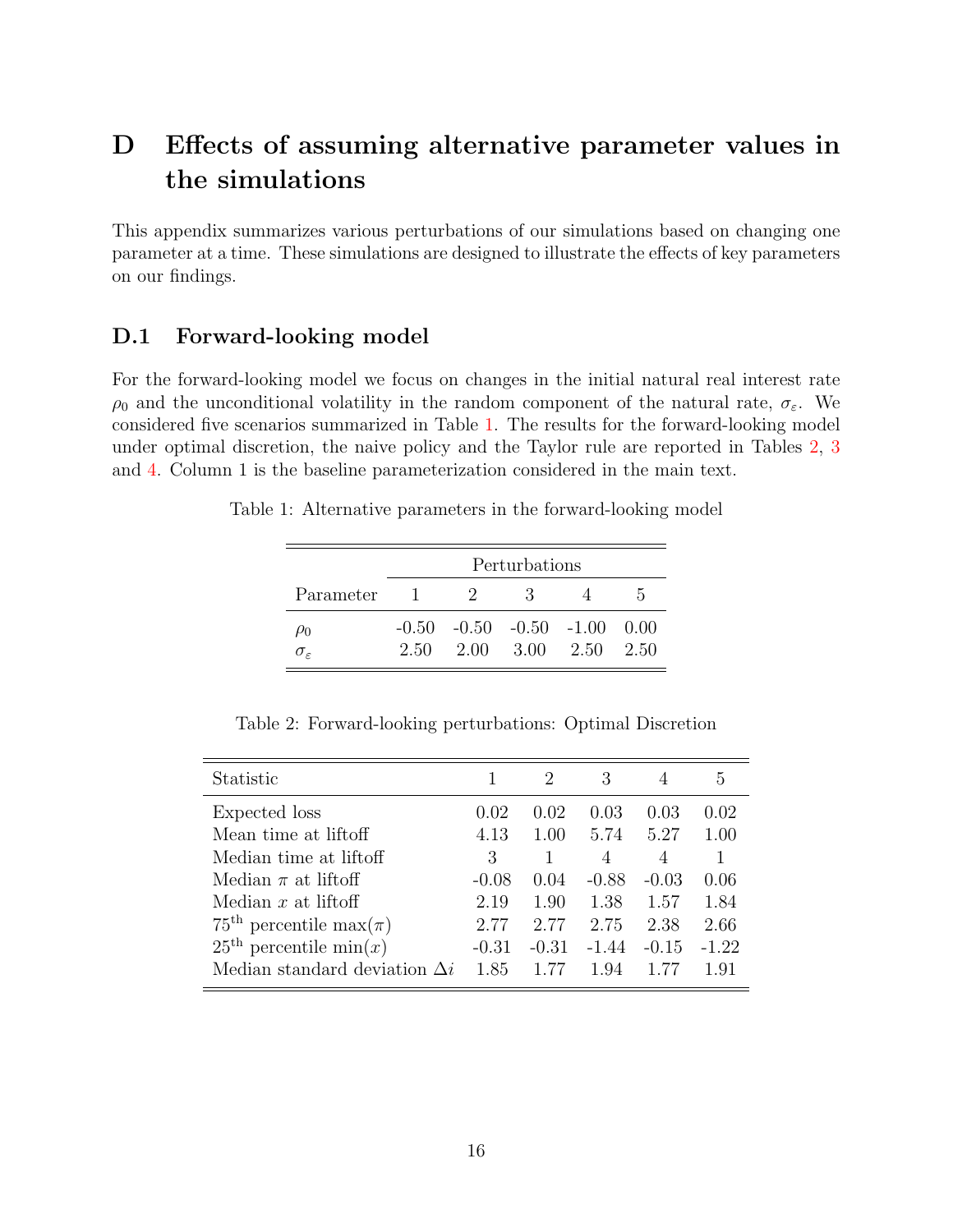| Statistic                                |         | 2       | 3       |         | h,      |
|------------------------------------------|---------|---------|---------|---------|---------|
| Expected loss                            | 0.06    | 0.03    | 0.11    | 0.07    | 0.05    |
| Mean time at liftoff                     | 1.00    | 1.00    | 1.00    | 1.00    | 1.00    |
| Median time at liftoff                   |         |         |         |         |         |
| Median $\pi$ at liftoff                  | -1.44   | $-0.84$ | $-2.20$ | $-1.68$ | $-1.23$ |
| Median $x$ at liftoff                    | 0.88    | 1.36    | 0.26    | 0.71    | 1.02    |
| $75^{\text{th}}$ percentile max( $\pi$ ) | 2.77    | 2.77    | 2.72    | 2.38    | 2.34    |
| $25^{\text{th}}$ percentile min $(x)$    | $-1.44$ | $-0.97$ | $-2.54$ | $-1.68$ | $-1.48$ |
| Median standard deviation $\Delta i$     | 1.88    | 1.79    | 1.99    | 1.83    | 1.92    |

<span id="page-16-0"></span>Table 3: Forward-looking perturbations: Naive

<span id="page-16-1"></span>Table 4: Forward-looking perturbations: Taylor rule

| Statistic                                |         | 2       | 3       |         | b.      |
|------------------------------------------|---------|---------|---------|---------|---------|
| Expected loss                            | 0.16    | 0.13    | 0.19    | 0.20    | 0.12    |
| Mean time at liftoff                     | 1.00    | 1.00    | 1.00    | 3.54    | 1.00    |
| Median time at liftoff                   |         |         |         | 3       |         |
| Median $\pi$ at liftoff                  | $-1.62$ | $-1.57$ | $-1.69$ | $-1.73$ | $-1.23$ |
| Median $x$ at liftoff                    | 0.35    | 0.38    | 0.30    | 0.55    | 0.73    |
| $75^{\text{th}}$ percentile max( $\pi$ ) | 3.10    | 2.82    | 2.68    | 3.04    | 2.09    |
| $25th$ percentile min $(x)$              | $-1.78$ | $-2.08$ | $-3.27$ | $-2.10$ | $-3.15$ |
| Median standard deviation $\Delta i$     | በ 97    | 0.90    | 1.05    | 0.94    | 0.99    |

### D.2 Backward-looking model

For the backward-looking model we focus on changes in the output gap persistence,  $\delta$  in the IS curve, inflation persistence in the Phillips curve,  $\xi$ , initial natural real interest rate  $\rho_0$ and the unconditional volatility in the random component of the natural rate,  $\sigma_{\varepsilon}$ , the initial output gap  $x_0$  and the initial inflation rate  $\pi_0$ . We considered ten scenarios summarized in Table [5.](#page-17-0) The results for the backward-looking model under optimal discretion, the naive policy and the Taylor rule are reported in Tables [6,](#page-18-0) [7](#page-18-1) and [8.](#page-19-0) Column 1 is the baseline parameterization considered in the main text.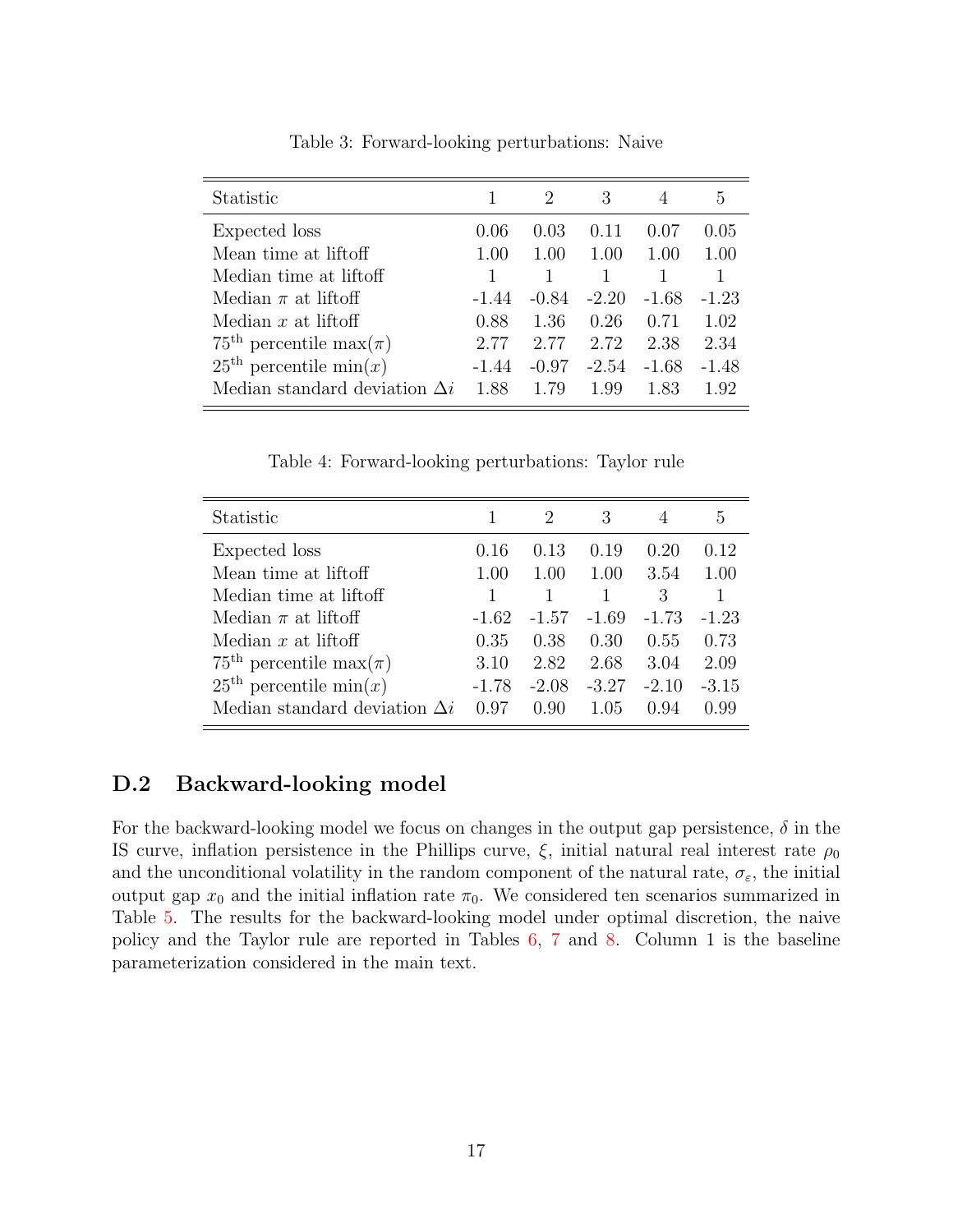|                       |           |         |         |         |                | Perturbations |         |         |           |           |
|-----------------------|-----------|---------|---------|---------|----------------|---------------|---------|---------|-----------|-----------|
| Parameter             |           | 2       | 3       | 4       | $\overline{5}$ | 6             |         | 8       | 9         | 10        |
| $\delta$              | 0.75      | 0.75    | 0.75    | 0.75    | 0.75           | 0.75          | 0.75    | 0.65    | 0.85      | 0.75      |
| ξ                     | 0.95      | 0.95    | 0.95    | 0.95    | 0.95           | 0.93          | 0.97    | 0.95    | 0.95      | 0.95      |
| $\rho_0$              | $-(0.50)$ | $-0.50$ | $-0.50$ | $-4.00$ | 0.00           | $-0.50$       | $-0.50$ | $-0.50$ | $-(0.50)$ | $-0.50$   |
| $\sigma(\varepsilon)$ | 2.50      | 2.00    | 3.00    | 2.50    | 2.50           | 2.50          | 2.50    | 2.50    | 2.50      | 2.50      |
| $x_0$                 | $-1.50$   | $-1.50$ | $-1.50$ | $-1.50$ | $-1.50$        | $-1.50$       | $-1.50$ | $-1.50$ | $-1.50$   | 0.00      |
| $\pi_0$               | $-(0.70)$ | $-0.70$ | $-0.70$ | $-0.70$ | $-0.70$        | $-0.70$       | $-0.70$ | $-0.70$ | $-0.70$   | $-(0.70)$ |

<span id="page-17-0"></span>Table 5: Alternative parameterizations in the backward-looking model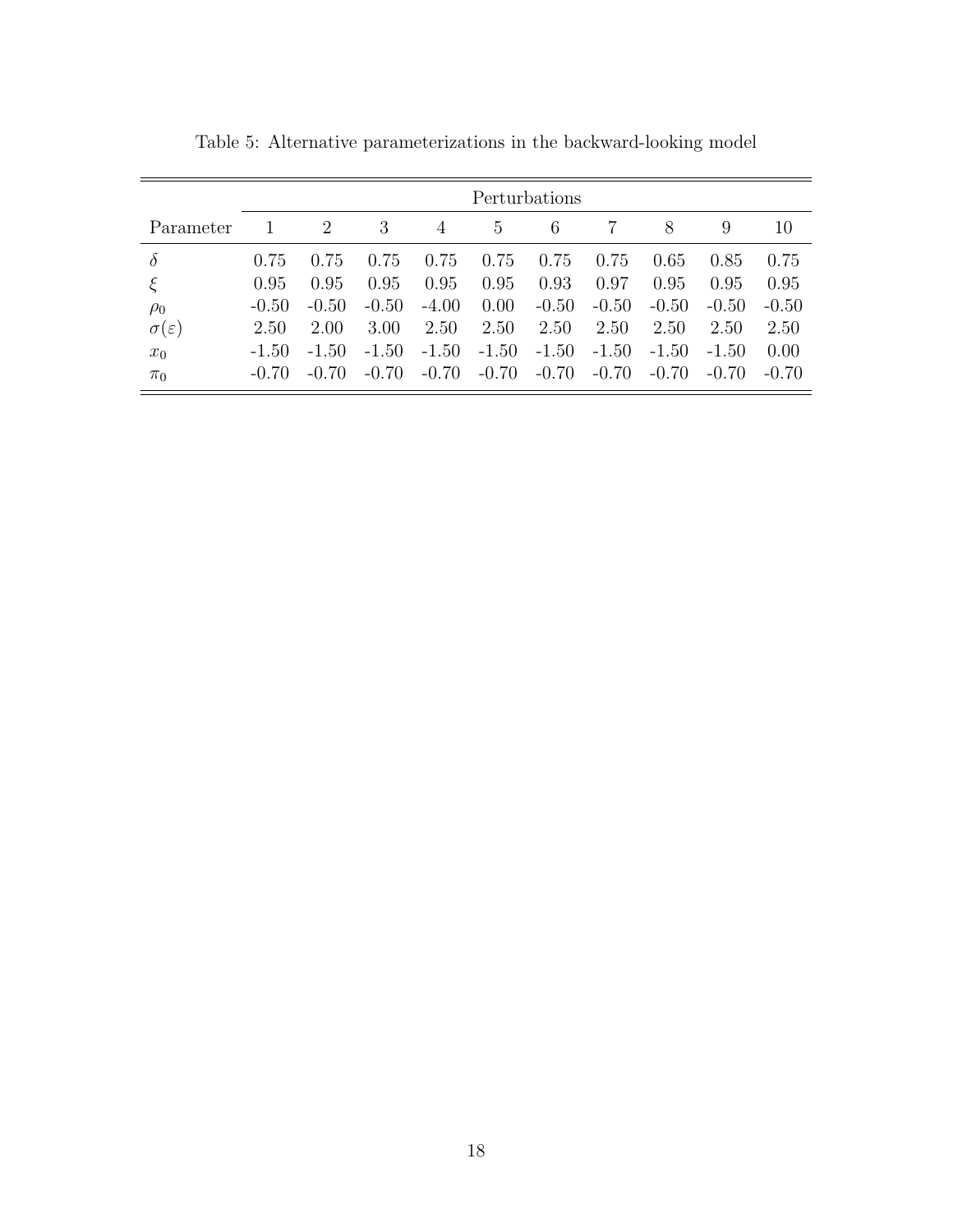| i<br>ı<br>ĺ<br>-<br>}<br>ו<br>ו<br>I<br>Ó<br>l                                                                                                                                   |  |
|----------------------------------------------------------------------------------------------------------------------------------------------------------------------------------|--|
| ֖֖֚֚֚֚֬<br>֧<br>くうく<br>)<br> <br> <br>ׇ֚֓֡<br>֖֖֖֖֖֖֧ׅ֖ׅ֖ׅ֖֧֖֧֖֧֪֪֧֪֪֪֧֪֪֪֪֪֪֪֪֪֪֪֪֪֪֪֪֪֪֪֪֪֪֪֪֪֪֚֚֚֚֚֚֚֚֚֚֚֚֚֚֚֚֚֚֚֚֚֚֚֚֚֚֚֚֬֝֝֬֝֓֞֝֬֝֓֞֝<br><b>SALES AND CONTRACT CONTRACT</b> |  |
| ()<br>)<br>)<br>í.<br>- そのこの<br>l<br>ļ<br>$\frac{1}{2}$<br>ĺ                                                                                                                     |  |
| )<br>}<br>}<br>I<br>ĺ<br>I                                                                                                                                                       |  |

<span id="page-18-0"></span>

| Statistic                                | $\overline{\phantom{0}}$                                                                                            | $\mathcal{C}$                                                                             | $\infty$                                                                                                                                            | $\overline{a}$                                                     | LQ                                                            | $\circ$                                                                             |                                                                 |                                                    |                                                                                                             | $\supseteq$                                                                       |
|------------------------------------------|---------------------------------------------------------------------------------------------------------------------|-------------------------------------------------------------------------------------------|-----------------------------------------------------------------------------------------------------------------------------------------------------|--------------------------------------------------------------------|---------------------------------------------------------------|-------------------------------------------------------------------------------------|-----------------------------------------------------------------|----------------------------------------------------|-------------------------------------------------------------------------------------------------------------|-----------------------------------------------------------------------------------|
| Expected loss                            |                                                                                                                     |                                                                                           |                                                                                                                                                     |                                                                    |                                                               |                                                                                     |                                                                 |                                                    |                                                                                                             |                                                                                   |
| ftoff<br>Aean time at lif                |                                                                                                                     |                                                                                           |                                                                                                                                                     |                                                                    |                                                               |                                                                                     |                                                                 |                                                    |                                                                                                             |                                                                                   |
| liftoff<br>Median time at                |                                                                                                                     |                                                                                           |                                                                                                                                                     |                                                                    |                                                               |                                                                                     |                                                                 |                                                    |                                                                                                             |                                                                                   |
| $\frac{4}{9}$<br>Median $\pi$ at lift    |                                                                                                                     |                                                                                           |                                                                                                                                                     |                                                                    |                                                               |                                                                                     |                                                                 |                                                    |                                                                                                             |                                                                                   |
| Median $x$ at lift                       | $\frac{0.27}{12.5}$<br>$\frac{10}{10}$<br>$\frac{32}{20}$<br>$\frac{30}{30}$<br>$\frac{30}{30}$<br>$\frac{166}{10}$ | $\begin{array}{c} 0.25 \\ 12.2 \\ 10 \\ 0.38 \\ 2.08 \\ 3.02 \\ 4.58 \\ 2.82 \end{array}$ | $\frac{0.30}{12.8}$<br>$\frac{1}{1}$<br>$\frac{1}{0.37}$<br>$\frac{3}{0.03}$<br>$\frac{3}{0.17}$<br>$\frac{1}{1}$<br>$\frac{1}{2}$<br>$\frac{3}{1}$ | $0.69$<br>$20.1$<br>$20.3$<br>$0.50$<br>$0.63$<br>$0.56$<br>$1.56$ | $0.\overline{24}$<br>11.3<br>9 .3.9<br>0.3.05<br>1.66<br>1.66 | $0.20$<br>10.9 $\circ$ 2.2 $3$<br>0.2 $3$<br>0.1 $\frac{1}{2}$<br>2.3 $\frac{3}{2}$ | $0.59$<br>14.1<br>12<br>13<br>0.45<br>2.05<br>3.05<br>1.7<br>2. | $0.23$<br>11.6<br>9 .2.8<br>0.2.02<br>4.65<br>2.92 | $\begin{array}{c} 0.63 \\ 13.6 \\ 1.3 \\ 0.43 \\ 0.3 \\ 0.3 \\ \textrm{and} \\ 2.77 \\ 2.77 \\ \end{array}$ | $0.22$<br>$9.8$<br>$\sim 4.3$<br>$0.31$<br>$0.172$<br>$0.32$<br>$0.172$<br>$0.32$ |
| $\max(\pi$<br>$75^{\rm th}$ percentile r |                                                                                                                     |                                                                                           |                                                                                                                                                     |                                                                    |                                                               |                                                                                     |                                                                 |                                                    |                                                                                                             |                                                                                   |
| $\min(x)$<br>$25^{\rm th}$ percentile r  |                                                                                                                     |                                                                                           |                                                                                                                                                     |                                                                    |                                                               |                                                                                     |                                                                 |                                                    |                                                                                                             |                                                                                   |
| Ä<br>l deviation<br>Median standar       | 2.85                                                                                                                |                                                                                           |                                                                                                                                                     |                                                                    |                                                               |                                                                                     |                                                                 |                                                    |                                                                                                             |                                                                                   |
|                                          |                                                                                                                     |                                                                                           |                                                                                                                                                     |                                                                    |                                                               |                                                                                     |                                                                 |                                                    |                                                                                                             |                                                                                   |

Table 7: Perturbations: Naive Table 7: Perturbations: Naive

<span id="page-18-1"></span>

| Statistic                                       |                                                                             | $\mathcal{Q}$                                                                              | <u>က</u>                                                                                    | $\overline{4}$                                                   | ro                                                                 | $\circ$                                                                     |                                                                                    | $\infty$                                                                                                                       |                                                 |                                                                             |
|-------------------------------------------------|-----------------------------------------------------------------------------|--------------------------------------------------------------------------------------------|---------------------------------------------------------------------------------------------|------------------------------------------------------------------|--------------------------------------------------------------------|-----------------------------------------------------------------------------|------------------------------------------------------------------------------------|--------------------------------------------------------------------------------------------------------------------------------|-------------------------------------------------|-----------------------------------------------------------------------------|
| Expected loss                                   |                                                                             |                                                                                            |                                                                                             |                                                                  |                                                                    |                                                                             |                                                                                    |                                                                                                                                |                                                 |                                                                             |
| Mean time at lift                               |                                                                             |                                                                                            |                                                                                             |                                                                  |                                                                    |                                                                             |                                                                                    |                                                                                                                                |                                                 |                                                                             |
| Median time at 1                                |                                                                             |                                                                                            |                                                                                             |                                                                  |                                                                    |                                                                             |                                                                                    |                                                                                                                                |                                                 |                                                                             |
| Median $\pi$ at liftc                           | $\begin{array}{c} 0.28 \\ 10.2 \\ 0.83 \\ 0.33 \\ 1.71 \\ 3.00 \end{array}$ | $\begin{array}{c} 0.26 \\ 10.1 \\ 7 \\ -0.01 \\ 1.83 \\ 2.34 \\ -1.64 \\ 2.98 \end{array}$ | $\begin{array}{c} 0.31 \\ 10.3 \\ 0.81 \\ 0.83 \\ 1.81 \\ 2.83 \\ 1.11 \\ 3.11 \end{array}$ | $0.69$<br>18.8<br>21 0.00 0.00 8<br>2.13<br>2.13<br>2.15<br>1.64 | $0.25$<br>$0.14$<br>$0.08$<br>$0.72$<br>$0.72$<br>$0.72$<br>$0.74$ | $0.36$<br>$0.36$<br>$0.58$<br>$0.58$<br>$0.51$<br>$0.53$<br>$0.33$<br>$0.3$ | $0.60$<br>$11.2$<br>$8$<br>$0.00$<br>$1.82$<br>$0.7$<br>$0.82$<br>$1.82$<br>$3.00$ | $0.34$<br>$0.56$<br>$0.54$<br>$0.54$<br>$0.54$<br>$0.54$<br>$0.54$<br>$0.54$<br>$0.54$<br>$0.54$<br>$0.54$<br>$0.54$<br>$0.54$ | $0.64$<br>11.5<br>0.623<br>0.83<br>1.77<br>2.86 | $0.22$<br>$6.53$<br>$0.17$<br>$0.17$<br>$0.3$<br>$0.53$<br>$0.77$<br>$0.33$ |
| Median $x$ at liftc                             |                                                                             |                                                                                            |                                                                                             |                                                                  |                                                                    |                                                                             |                                                                                    |                                                                                                                                |                                                 |                                                                             |
| $\text{max}(\pi)$<br>$75^{\rm th}$ percentile m |                                                                             |                                                                                            |                                                                                             |                                                                  |                                                                    |                                                                             |                                                                                    |                                                                                                                                |                                                 |                                                                             |
| $25^{\rm th}$ percentile mi                     |                                                                             |                                                                                            |                                                                                             |                                                                  |                                                                    |                                                                             |                                                                                    |                                                                                                                                |                                                 |                                                                             |
| ⊲ଁ<br>Median standard                           |                                                                             |                                                                                            |                                                                                             |                                                                  |                                                                    |                                                                             |                                                                                    |                                                                                                                                |                                                 |                                                                             |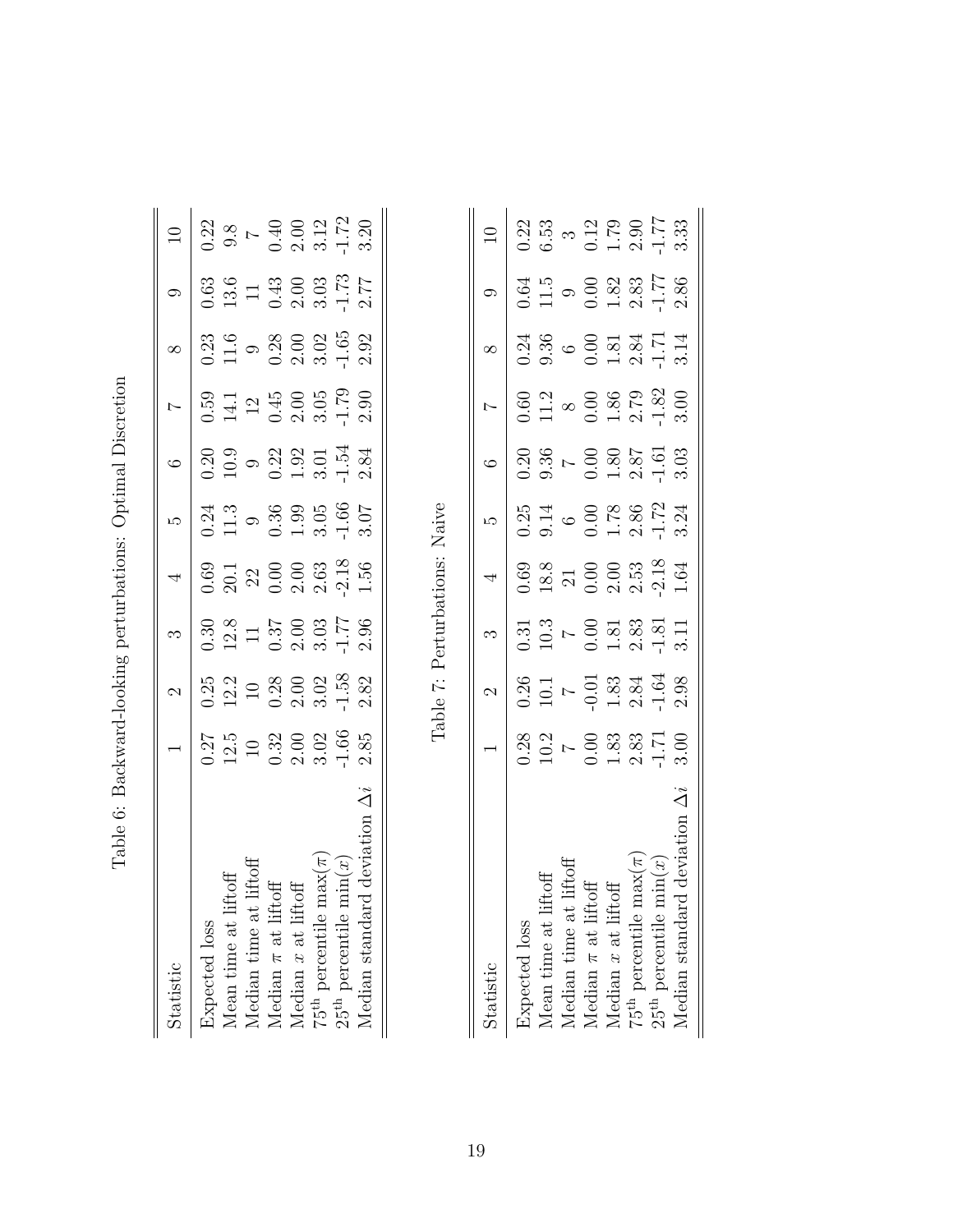| $\frac{1}{1}$<br>۱<br>١<br>ŀ                                                                                                                                       |  |
|--------------------------------------------------------------------------------------------------------------------------------------------------------------------|--|
| --------<br>j<br>ا<br>ׇ֚֘<br>istantial modern in the l<br>ׇ֚֕֡<br>ı                                                                                                |  |
| ׅׅ֧֧֧֧֧֧֧֛֪ׅ֧֛֛֪ׅ֧֧֧֛֪ׅ֧֛֪ׅ֧֛֛֪ׅ֧֧֧֧֛֛֪ׅ֧֛֛֛֛֛֛֛֛֛֛֛֛֛֛֛֛֛֛֛֛֛֚֚֚֚֚֚֚֚֚֚֚֚֚֚֚֬֕֕֝֬֝֕֕֝֕֓֝֬֝֓֝֬֝֓֝֬֓֓֓֝֬֓֓֓֬֬<br>֧֧֛֧֛֛֛֛֛֛֛֛֛֛֛֛֜֘֜֓֜֜<br>i<br>ı<br>Ś<br>֚֘֝֬<br>ſ |  |
| C                                                                                                                                                                  |  |
| ۱<br>$\frac{1}{2}$                                                                                                                                                 |  |

<span id="page-19-0"></span>

| Statistic                                   | $\overline{\phantom{0}}$                                  | $\mathcal{C}$                                        |                                                                                       | $\overline{4}$                                                                  | LO                                                       |                                                                    |                                                      |                                                                     |                                                      |                                                                         |
|---------------------------------------------|-----------------------------------------------------------|------------------------------------------------------|---------------------------------------------------------------------------------------|---------------------------------------------------------------------------------|----------------------------------------------------------|--------------------------------------------------------------------|------------------------------------------------------|---------------------------------------------------------------------|------------------------------------------------------|-------------------------------------------------------------------------|
| Expected loss                               |                                                           |                                                      |                                                                                       |                                                                                 |                                                          |                                                                    |                                                      |                                                                     |                                                      |                                                                         |
| Mean time at liftoff                        |                                                           |                                                      |                                                                                       |                                                                                 |                                                          |                                                                    |                                                      |                                                                     |                                                      |                                                                         |
| Median time at                              |                                                           |                                                      |                                                                                       |                                                                                 |                                                          |                                                                    |                                                      |                                                                     |                                                      |                                                                         |
| 迫<br>Median $\pi$ at lift                   | $0.60$<br>1.00 $1$<br>1.21 $2$<br>1.21 $3$<br>1.54 $1.51$ | 0.55<br>1.00<br>1.27<br>1.21<br>2.78<br>3.54<br>1.31 | $\begin{array}{c} 0.66 \\ 1.00 \\ -1.27 \\ 1.21 \\ 2.89 \\ -1.75 \\ 0.54 \end{array}$ | $\begin{array}{c} 1.22 \\ 1.00 \\ -1.67 \\ 1.17 \\ 2.12 \\ 0.50 \\ \end{array}$ | $0.55$<br>$1.21$<br>$1.21$<br>$1.21$<br>$0.54$<br>$1.44$ | $0.39$<br>$1.27$<br>$1.23$<br>$1.32$<br>$1.54$<br>$1.55$<br>$1.55$ | 1.53<br>1.00<br>1.26<br>1.19<br>1.55<br>1.53<br>0.53 | $0.49$<br>$1.00$<br>$1.13$<br>$1.22$<br>$1.354$<br>$1.27$<br>$1.34$ | 1.73<br>1.00<br>1.40<br>1.19<br>2.67<br>2.00<br>3.53 | $0.53$<br>$1.00$<br>$-1.31$<br>$-1.31$<br>$-1.48$<br>$-1.55$<br>$-1.55$ |
| Median $x$ at liftc                         |                                                           |                                                      |                                                                                       |                                                                                 |                                                          |                                                                    |                                                      |                                                                     |                                                      |                                                                         |
| $\exp(\pi)$<br>$75^{\rm th}$ percentile m   |                                                           |                                                      |                                                                                       |                                                                                 |                                                          |                                                                    |                                                      |                                                                     |                                                      |                                                                         |
| $25^{\text{th}}$ percentile $\min(x)$       |                                                           |                                                      |                                                                                       |                                                                                 |                                                          |                                                                    |                                                      |                                                                     |                                                      |                                                                         |
| $\overline{100}$<br>devi<br>Median standard |                                                           |                                                      |                                                                                       |                                                                                 |                                                          |                                                                    |                                                      |                                                                     |                                                      |                                                                         |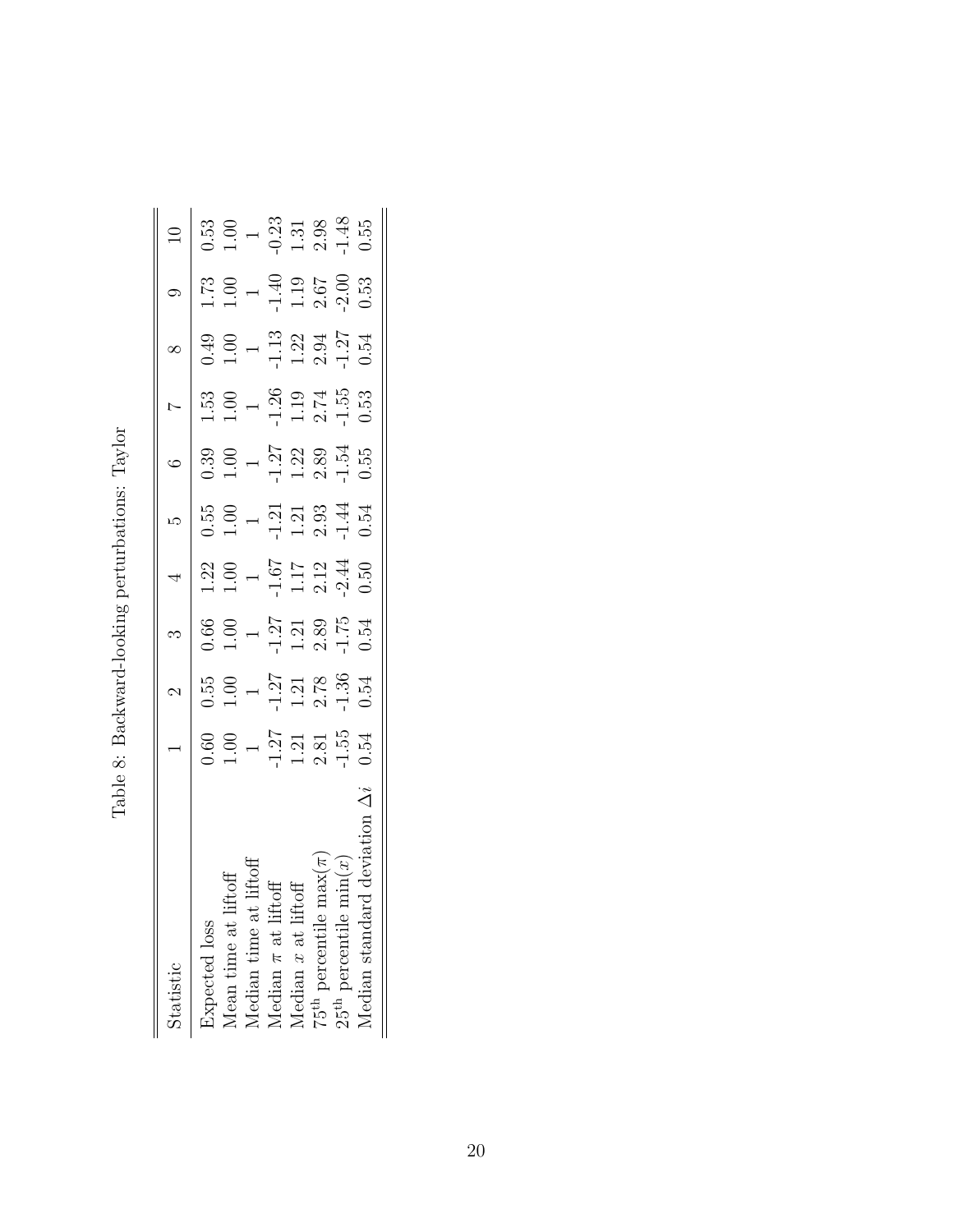## E Data

This appendix describes the sources of the data we use in our empirical analysis.

### E.1 Narrative Analysis and Human-coded FOMC-based variables

The narrative analysis is based on Federal Reserve documents, including monetary policy reports, minutes of FOMC meetings, and Records of Policy Actions. These documents are all available through links at the web site:

```
http://www.federalreserve.gov/monetarypolicy/default.htm.
```
The documentation describing how the human-coded variables were constructed from the Records of Policy Actions and the portions of the FOMC minutes that describe the rationale for the Committee's policy action is in a separate document:

```
EFGK-2015-Human-Coding-Appendix.pdf.
```
### E.2 Machine-coded FOMC-based variables

We searched the policy portion of the FOMC minutes for occurrences of a set of words (risk terms) that appear in the same sentence as a second set of words (conditional terms). The risk terms we use are to capture discussions associated with uncertainty or insurance. The conditional terms relate to economic activity or inflation. We count the number of sentences that include risk-conditional term pairs.

Using plain text files provided by Michael McMahon, we count sentences within the portion of the FOMC minutes that address the policy decision after 1993. From the fifth meeting of 1987 (the first meeting chaired by Alan Greenspan) up to the last meeting of 1992 we use the "Report of Policy Action." The latter is obtained from the Board of Governors web site. Within the text files for the minutes are tags for different sections of the meetings. The policy discussion follows the tag  $\geq$ FOMC2 $\geq$ . There were some bugs in the text files we received. These were corrected as follows:

- Several tags were incorrectly marked as  $\gg$  FOMC2 << or  $\gg$  FOMC2 $\gg$ . These were changed to >>FOMC2>>.
- The transcript for the September 2003 meeting was combined into one file to conform with how all other two-day meeting minutes were formatted.
- The  $3/5/1997$  and  $5/20/1997$  files had their names interchanged since their contents stated that they were the minutes for the other date.
- The  $>>FOMC2>>$  tag was moved in the  $3/31/1998$  and  $11/13/1999$  minutes files to capture the whole policy discussion.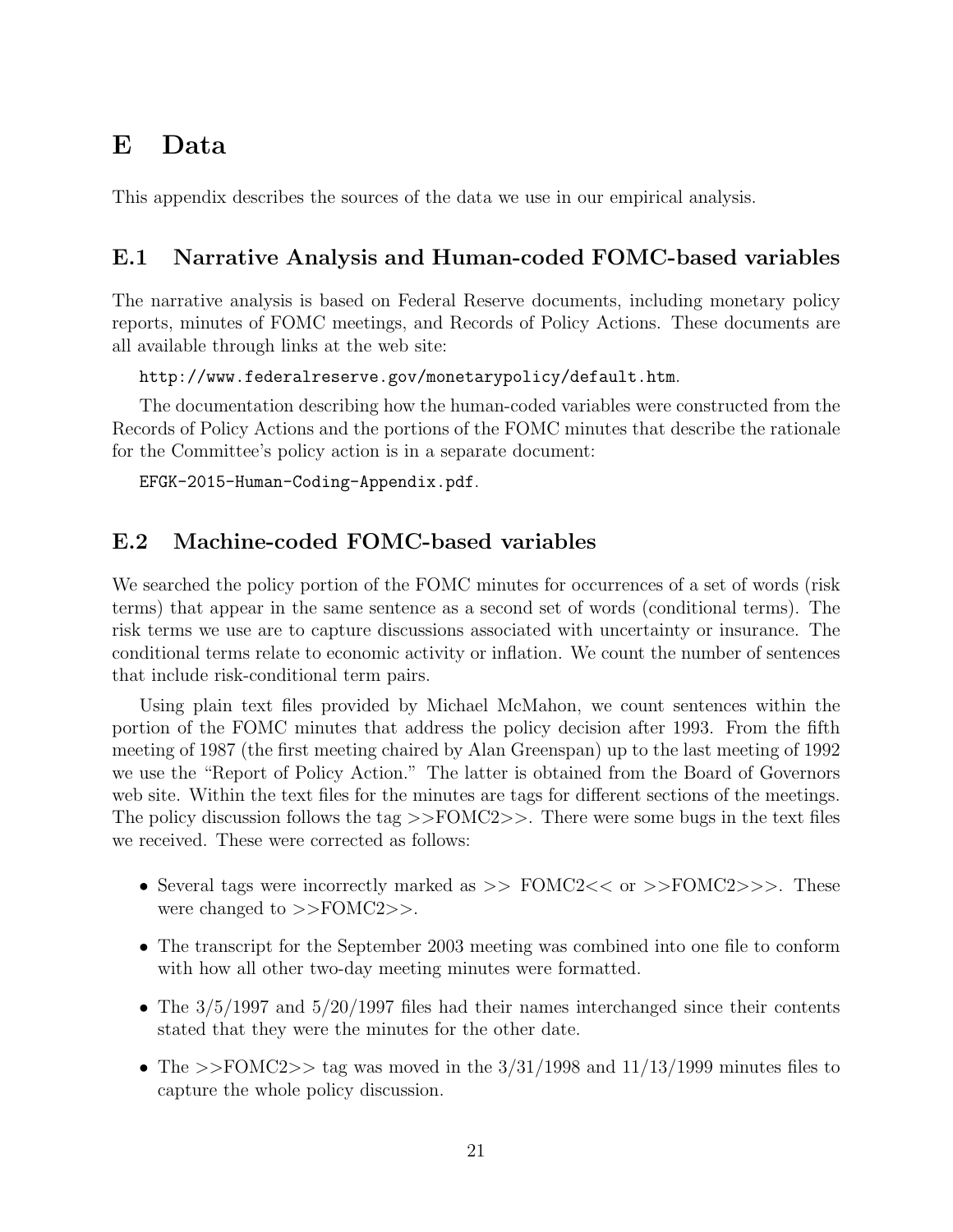For each unit of text to be searched, the text must first be broken into sentences. We accomplished this using a sentence "tokenizer" from the Natural Language Toolkit.[4](#page-0-0) A tokenizer is an algorithm that can distinguish between periods marking the end of a sentence from those that mark abbreviations. While this approach is based on machine learning that could introduce error into the output, we have verified that it is accurate in our case. Once the text was broken into sentences, the text searches proceeded by searching for risk and conditional terms within each sentence. The search terms we use are listed below. Note that the terms are not searched on a case-sensitive basis.

#### Risk Terms

- Insurance terms: insurance (when not preceded by unemployment, deposit, health, medical, casualty, Federal, life, auto, fire, flood, drought, company, companies, industry, or fund) risk-management, risk management, ensure, and assurance.
- Uncertainty: uncertainty, uncertainties, uncertain, and question.

### Conditional terms

- Inflation: inflation, prices, deflation, disinflation, labor cost(s), unit cost(s)
- Activity: activity, growth, slack, resource, labor (when not followed by cost), employment

## E.3 Other data

We now describe the remaining data used in our econometric analysis. Some of the data was obtained from the Haver Analytics database. The mnemonic's are given below in these cases.

### E.3.1 Fed Funds Rate

We use two different Federal Funds Rate variables. The first is a thirty-day forward average of the target rate following each FOMC meeting (Haver mnemonic: FFEDTAR@DAILY). The second variable uses two different methodologies depending on the date. For meetings prior to 1990 we use the target rate as given in [Thornton](#page-26-1) [\(2005\)](#page-26-1). Target values for 1990 and later are given by the New York Fed's "Historical Changes of the Target Federal Funds and Discount Rates" available at:

http://www.newyorkfed.org/markets/statistics/dlyrates/fedrate.html.

<sup>4</sup>See www.nltk.org. For more information on the sentence tokenizer, see http://www.nltk.org/api/nltk.tokenize.html or http://www.nltk.org/book/ch03.html.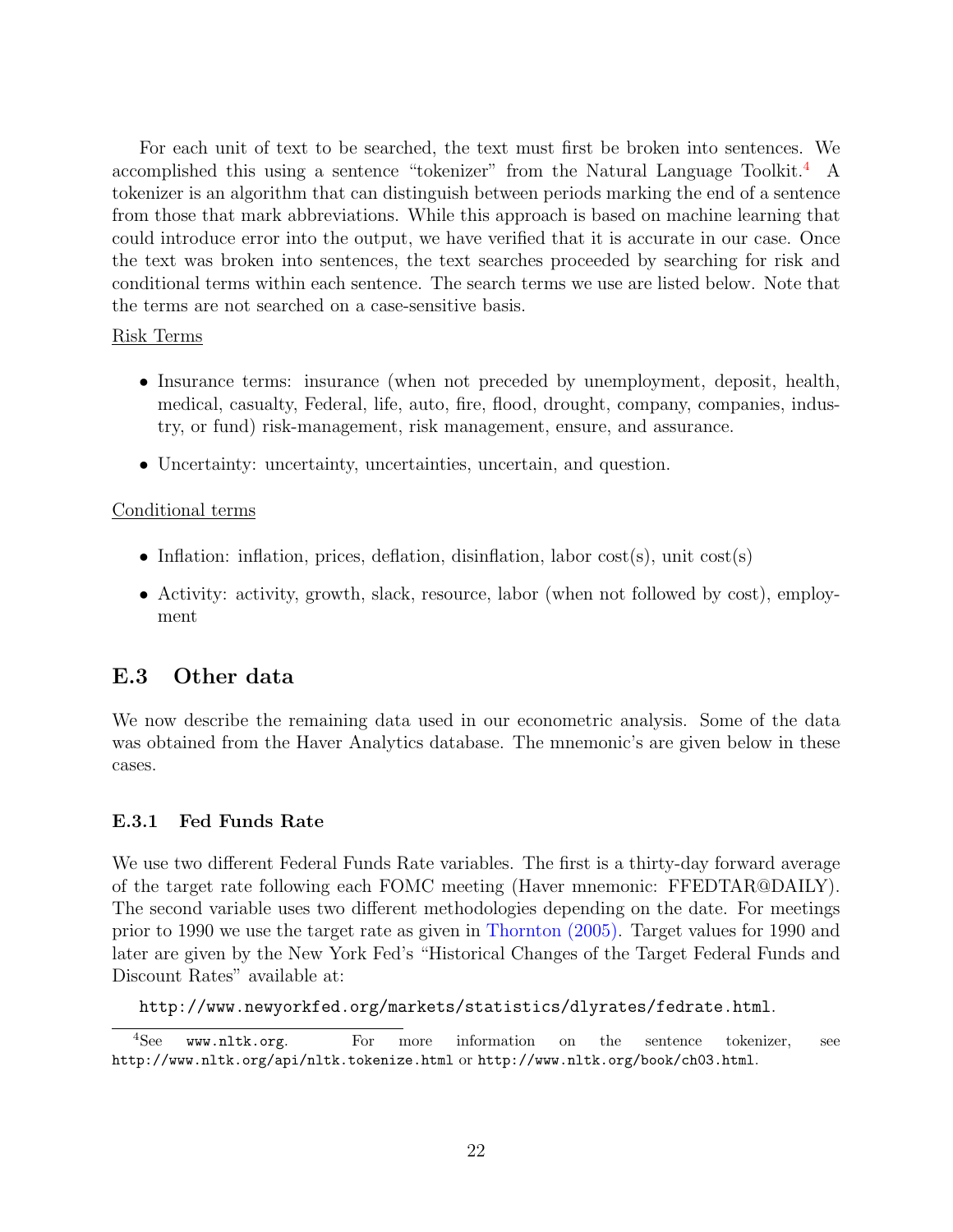### E.3.2 Credit spread

The spread variable (SPD) is calculated as the difference between Moody's Seasoned Baa Corporate Bond Yield percentage points per annum (Haver mnemonic: FBAA@USECON) and the 10-year Treasury Note Yield at Constant Maturity percentage points per annum (Haver mnemonic: FCM10@USECON)

### E.3.3 Market Volatility

The Chicago Board Options Exchange Volatility Index (VXO) is based on the prices of eight S&P 100 index put and call options. This measure is also known as the "Original Vix" (Haver mnemonic: SPVXO@WEEKLY). We use this rather than the newer version because it extends back to the beginning of our sample. The two series are highly correlated.

### E.3.4 Macroeconomic Uncertainty

Quarterly averages of monthly 12-month ahead macroeconomic uncertainty are calculated using the data and methodology of [Jurado, Ludvigson, and Ng](#page-26-2) [\(2015\)](#page-26-2). We also create three new uncertainty measures using subsets of their publicly available data: "activity," "inflation," and "other," where "other" is calculated using the residual variables that were unused after calculating activity and inflation uncertainty. All measures are normalized when used in policy rule calculations

- lunc (JLN): macroeconomic uncertainty (all 132 variables)
- luncact: activity uncertainty (70 variables relevant to activity)
- luncinf: inflation uncertainty (24 variables relevant to inflation)
- luncoth: other uncertainty (38 remaining variables)

### E.3.5 Federal Open Market Committee "Greenbook" data

Output gap and core CPI data were downloaded from the Philadelphia Federal Reserve's website. This data is from the Board staff's forecast prepared for each FOMC meeting. For quarterly data, values corresponding to the first, third, fifth, and seventh FOMC meetings of each year make up the first, second, third, and fourth quarter values, respectively. The output gap data is obtained from:

https://www.philadelphiafed.org/research-and-data/real-time-center/ greenbook-data/gap-and-financial-data-set.cfm.

The core CPI data is obtained from:

```
https://www.philadelphiafed.org/research-and-data/real-time-center/
greenbook-data/philadelphia-data-set.cfm.
```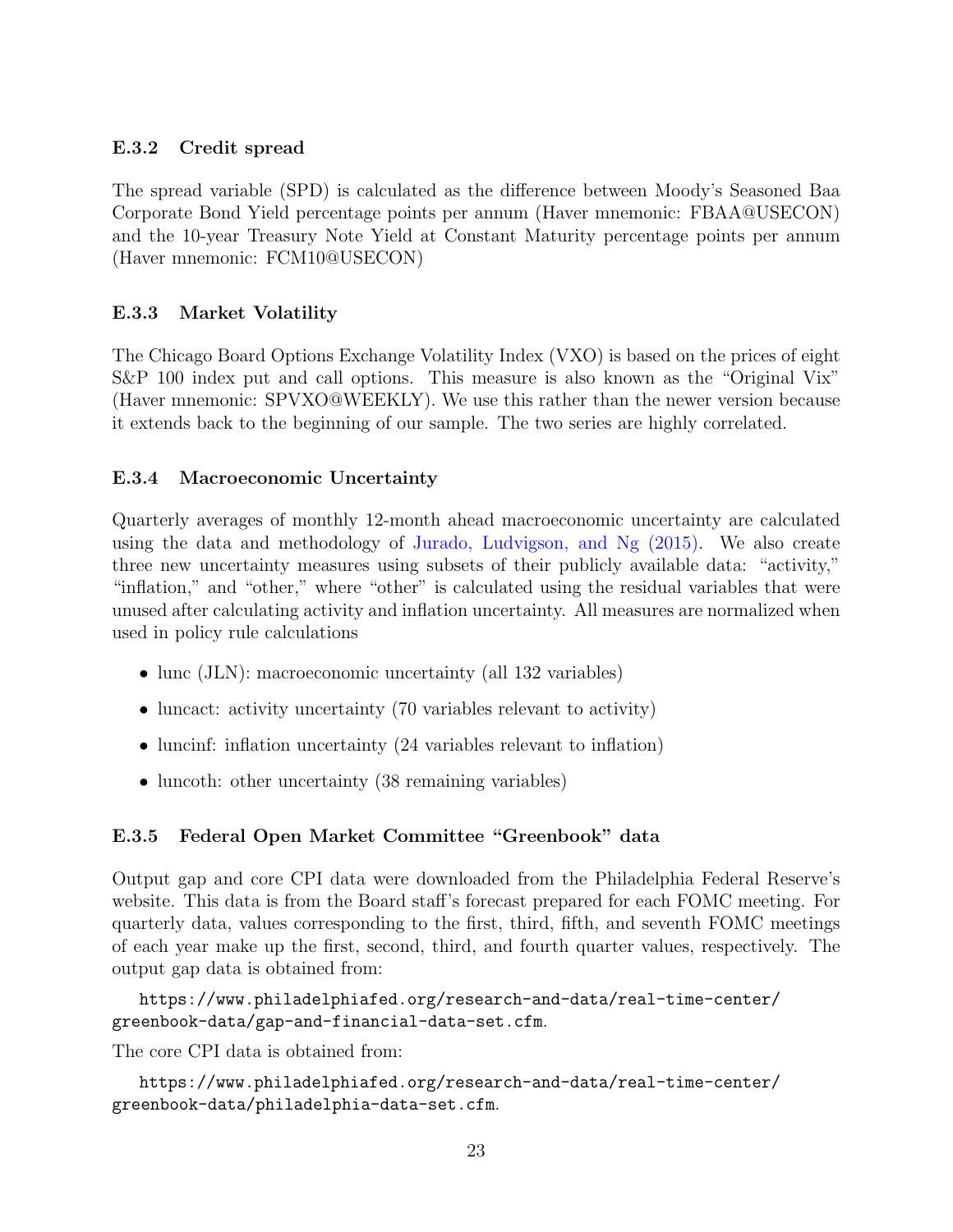The four-quarter ahead estimate was constructed for each variable by calculating the simple average of the forecasted values for the current quarter and three subsequent quarters, e.g.:

$$
output gap\_4q = \frac{output gap\_T0 + output gap\_T1 + output gap\_T2 + output gap\_T3}{4}
$$

where *outputgap* T<sub>0</sub> is the forecasted output gap for the current quarter, *outputgap* T<sub>1</sub> is the forecasted output gap for the next quarter, etc. A similar expression holds for the corecpi 4q. The variables we use in our empirical analysis are then:

- fcGap: outputgap\_4q
- fcInf: corecpi $-4q$

We construct the interest rate implied by the [Taylor](#page-26-3) [\(1993\)](#page-26-3) rule (discussed in Sections [2.3.2](#page-0-0) and [2.3.3\)](#page-0-0) using the current quarter estimates of core CPI (corecpi T0) and the output gap (outputgap T0) from the Greenbook.

The forecast revision variables were calculated as follows. First we calculate the lagged forecast:

$$
output gap \_4q\_TM1 = \frac{L.outputgap\_T1 + L.outputgap\_T2 + L.outputgap\_T3 + L.outputgap\_T4}{4}
$$

In this expression "L." denotes "lagged value of." Some consecutive FOMC meetings occur in the same quarter. In these cases

$$
output gap \_4q\_TM1 = \frac{L.outputgap\_T0 + L.outputgap\_T1 + L.outputgap\_T2 + L.outputgap\_T3}{4}
$$

The the output gap revision variable (a similar expression holds for the core cpi revision variable) for each meeting is

$$
gap\_revision = outputgap\_4q - outputgap\_4q\_TM1
$$

The revision variables are:

- frGap: outputgap\_revision
- frInf: corecpi\_revision

#### E.3.6 Survey of Professional Forecasters

We use individual point forecasts and bin-based probability forecasts from the Philadelphia Fed's Survey of Professional Forecasters (SPF). These forecasts are contained in Excel files that are found along with documentation at the following web address: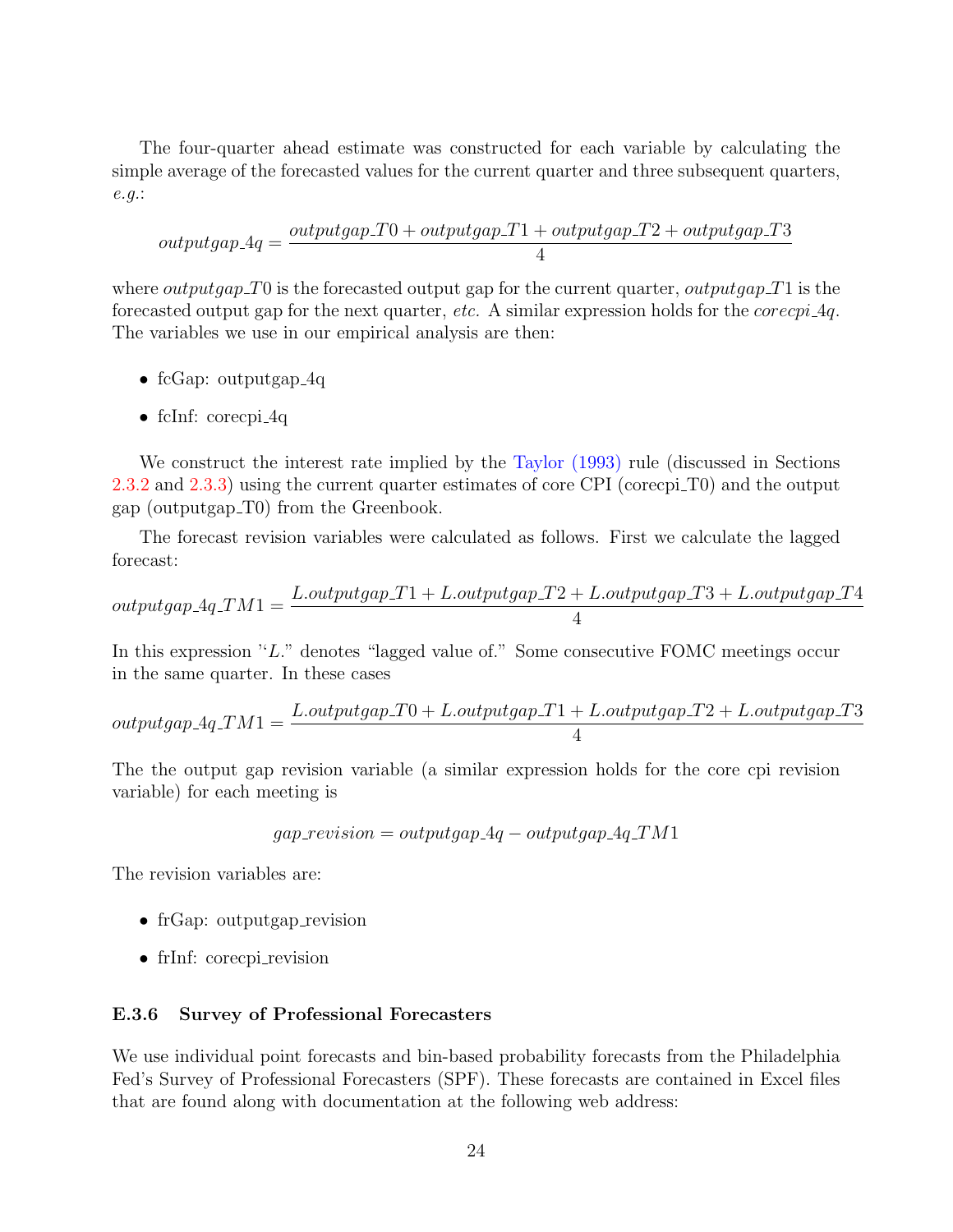https://www.philadelphiafed.org/research-and-data/real-time-center/ survey-of-professional-forecasters/historical-data/individual-forecasts.cfm.

We use the Excel files containing forecasts from the 1980s, 1990s, and 2000s. Relevant worksheet names are given below, along with each variable's description from the SPF documentation.

- RGDP: Quarterly level of real GDP
- PGDP: Quarterly level of the GDP price index
- PRGDP: Probability that annual-average over annual-average percent change in GDP falls in a particular range
- PRPGDP: Probability that annual-average over annual-average percent change in the GDP price index falls in a particular range

The point forecasts and binned forecasts are handled differently due to how the data are collected. Real GDP and GDP deflator point forecasts are given as levels in the SPF. One-year constant horizon growth rates for real GDP, RGDP ch, are calculated using the following formula:

$$
RGDP\_ch = ((RGDP5 - RGDP1)/RGDP1) * 100,
$$

where RGDP1 is the historical value for the quarter prior to the survey and RGDP5 is the 3-quarter ahead forecast. See page 13 of the SPF documentation for a description of forecast horizons and page 14 for a table with examples.

For the bin-based probability forecasts we need to construct our own measures of constant horizon forecasts. For each quarterly survey the probability distributions are collected corresponding to forecasts for the current year and the following year. We convert these into probability distributions for forecasts that are one year ahead from the quarter the survey was conducted using the procedure in [D'Amico and Orphanides](#page-26-4) [\(2014\)](#page-26-4). In particular, for each bin  $i$ ,

$$
probability_i^{c.h.} = \omega_t * current\_year\_probability_i + (1 - \omega_t) * next\_year\_probability_i
$$

where  $\omega_t = 1.125 - 0.25 * t$  and t is the quarter in which the survey is conducted.

Summary statistics of individual forecaster binned probability distributions were calculated using the assumption that each bin's midpoint is the "point value" that the respective probability is assigned to. Additionally, in order to calculate a point forecast modes and interquartile ranges we need to construct artificial discrete probability distributions. To do this each point forecast is placed into a bin and the bin midpoint substitutes as the point forecast value. We use inflation bins that are 0.25 percentage points wide and range from -1 to 7 percent (24 bins) and GDP bins that are 0.5 percentage points wide and range from -2 to 8 percent (20 bins).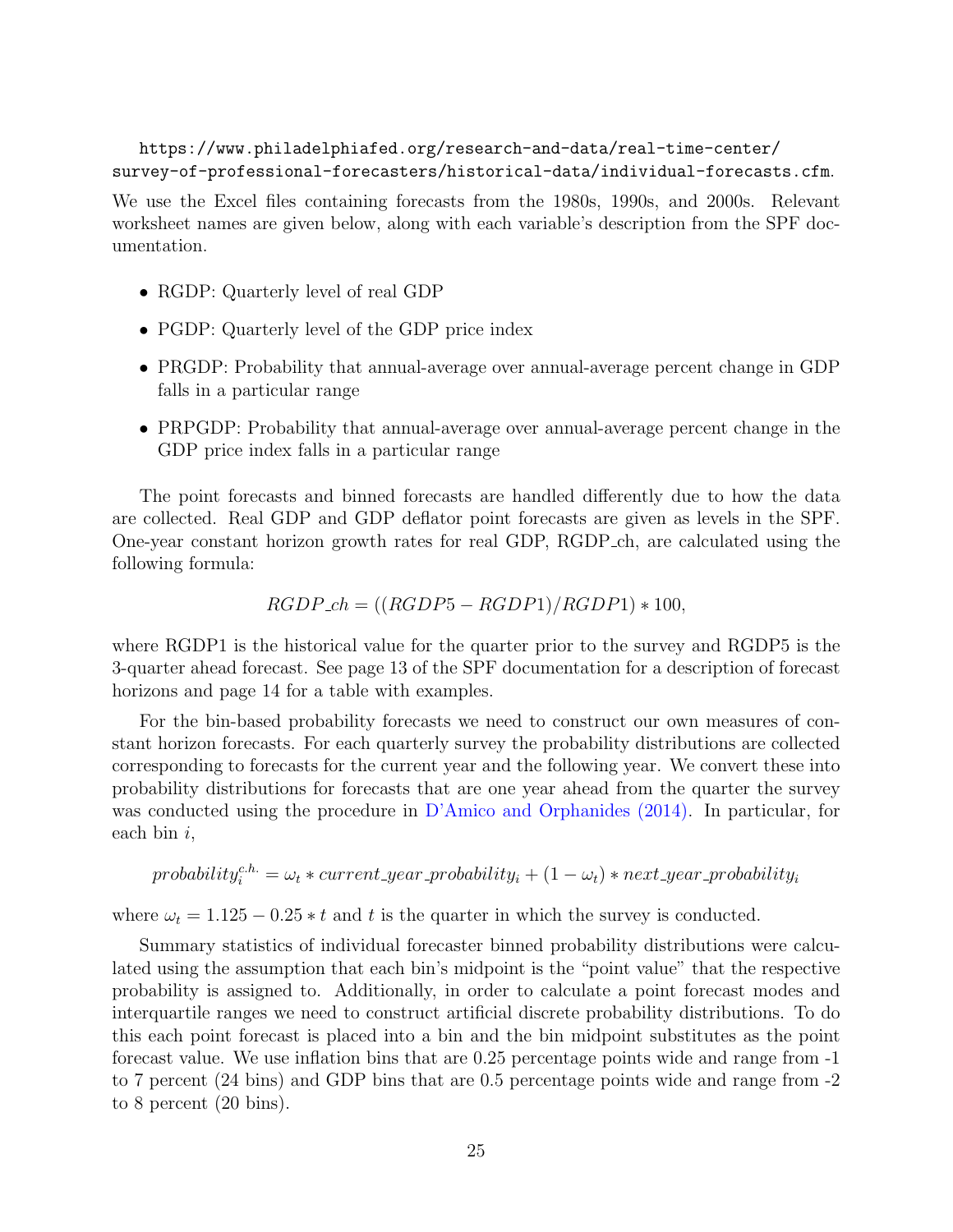- vInf: median across forecasters of the standard deviation of probability-based inflation forecasts
- vGDP: median across forecasters of the standard deviation of probability-based inflation forecasts
- DvInf: interquartile range across forecasters of inflation point forecasts
- DvGDP: interquartile range across forecasters of GDP point forecasts
- sInf: median across forecasters of mean less mode of probability-based inflation forecasts
- sGDP: median across forecasters of mean less mode of probability-based GDP forecasts
- DsInf: mean across forecasters of inflation point forecast less inflation point forecast mode
- DsGDP: mean across forecasters of GDP point forecast less GDP point forecast mode

## F Test for risk affecting the policy rule coefficients

Without loss of generality, consider the following simplified policy rule in which uncertainty affects the responsiveness of the policy rate  $R_t$  to uncertainty about the inflation forecast (notation is not the same as in the main text):

<span id="page-25-0"></span>
$$
R_t = \beta(\sigma_t)\pi_t^f + u_t,\tag{1}
$$

where  $\pi_t^f$  denotes the time t inflation forecast,  $\sigma_t$  denotes uncertainty over the inflation forecast, and  $\beta(\sigma_t)$  is given by

$$
\beta(\sigma_t) = \beta_0 + \beta_1 \sigma_t^2.
$$

It follows that [\(1\)](#page-25-0) can be written

<span id="page-25-1"></span>
$$
R_t = \beta_0 \pi_t^f + \beta_1 \sigma_t^2 \pi_t^f + u_t \tag{2}
$$

Suppose that instead of estimating [\(2\)](#page-25-1) one estimates

$$
R_t = \gamma_0 \pi_t^f + \gamma_1 \sigma_t^2 + \tilde{u}_t.
$$

It is straightforward to show that the ordinary least squares estimate of  $\Gamma = [\gamma_0, \gamma_1]'$  can be expressed as

$$
\hat{\Gamma} = \left(\begin{array}{c} \beta_0 + \beta_1\frac{\Sigma'\Sigma\Pi'\Phi-\Pi'\Sigma\Sigma'\Phi}{\Pi'\Pi\Sigma'\Sigma-\left(\Pi'\Sigma\right)^2}\\ \beta_1\frac{\Pi'\Pi\Sigma'\Phi-\Pi'\Sigma\Pi'\Phi}{\Pi'\Pi\Sigma'\Sigma-\left(\Pi'\Sigma\right)^2} \end{array}\right),
$$